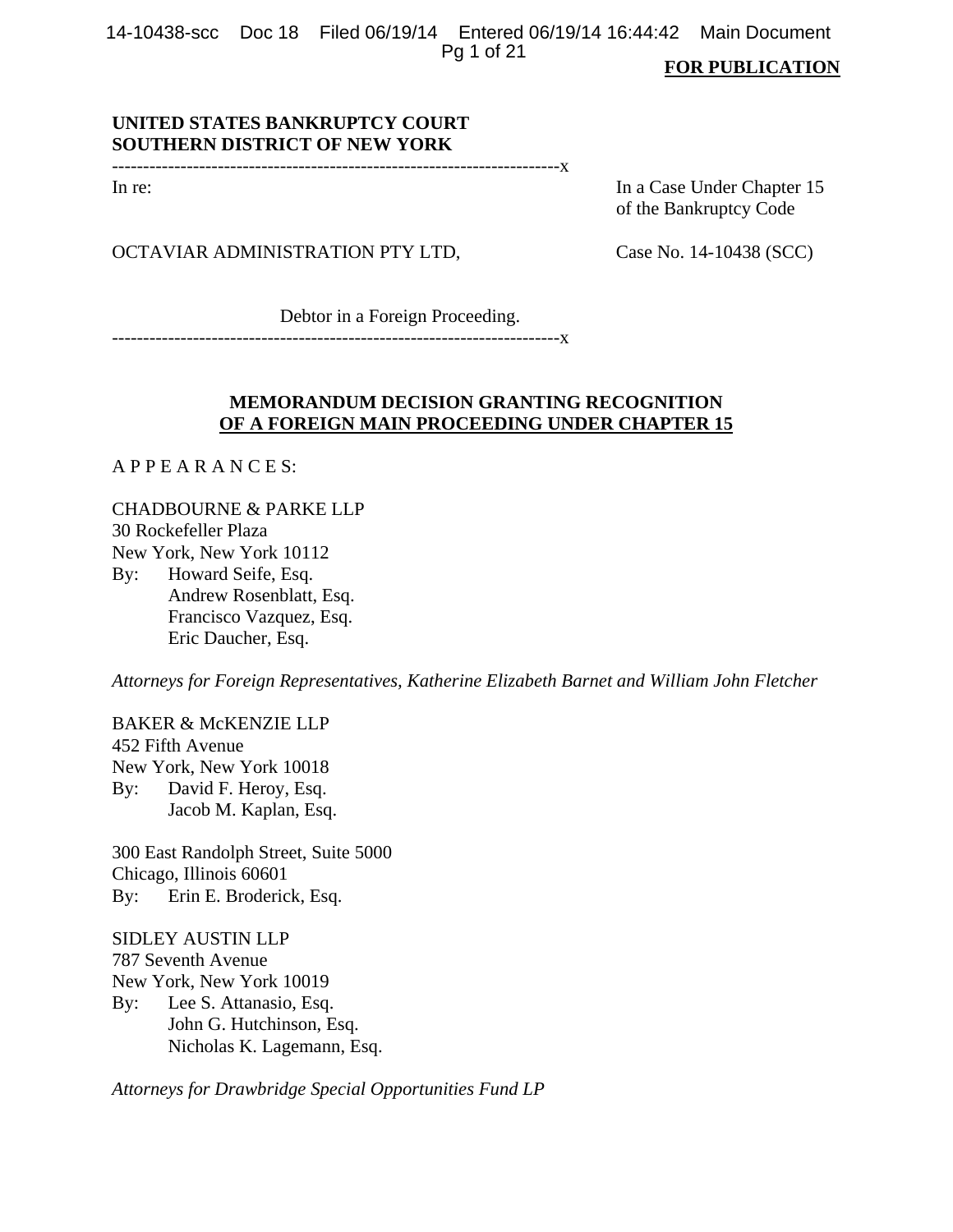# **TABLE OF CONTENTS**

| A.        |                                                                                                                                                                       |
|-----------|-----------------------------------------------------------------------------------------------------------------------------------------------------------------------|
| <b>B.</b> | The Activities of the Foreign Representatives in Connection with the Australian                                                                                       |
|           |                                                                                                                                                                       |
|           |                                                                                                                                                                       |
|           | A. Octaviar Has Property in the United States as Required by Section 109(a)10                                                                                         |
| i.        | Octaviar Has Property in the United States in the Form of Claims and Causes of                                                                                        |
|           | ii. Octaviar Has Property in the United States in the Form of a Retainer14                                                                                            |
|           | B. The Policy and Purposes of Chapter 15 Would Be Undermined if the Foreign<br>Representatives Were Deprived of an Opportunity to Bring Causes of Action on Behalf of |
|           |                                                                                                                                                                       |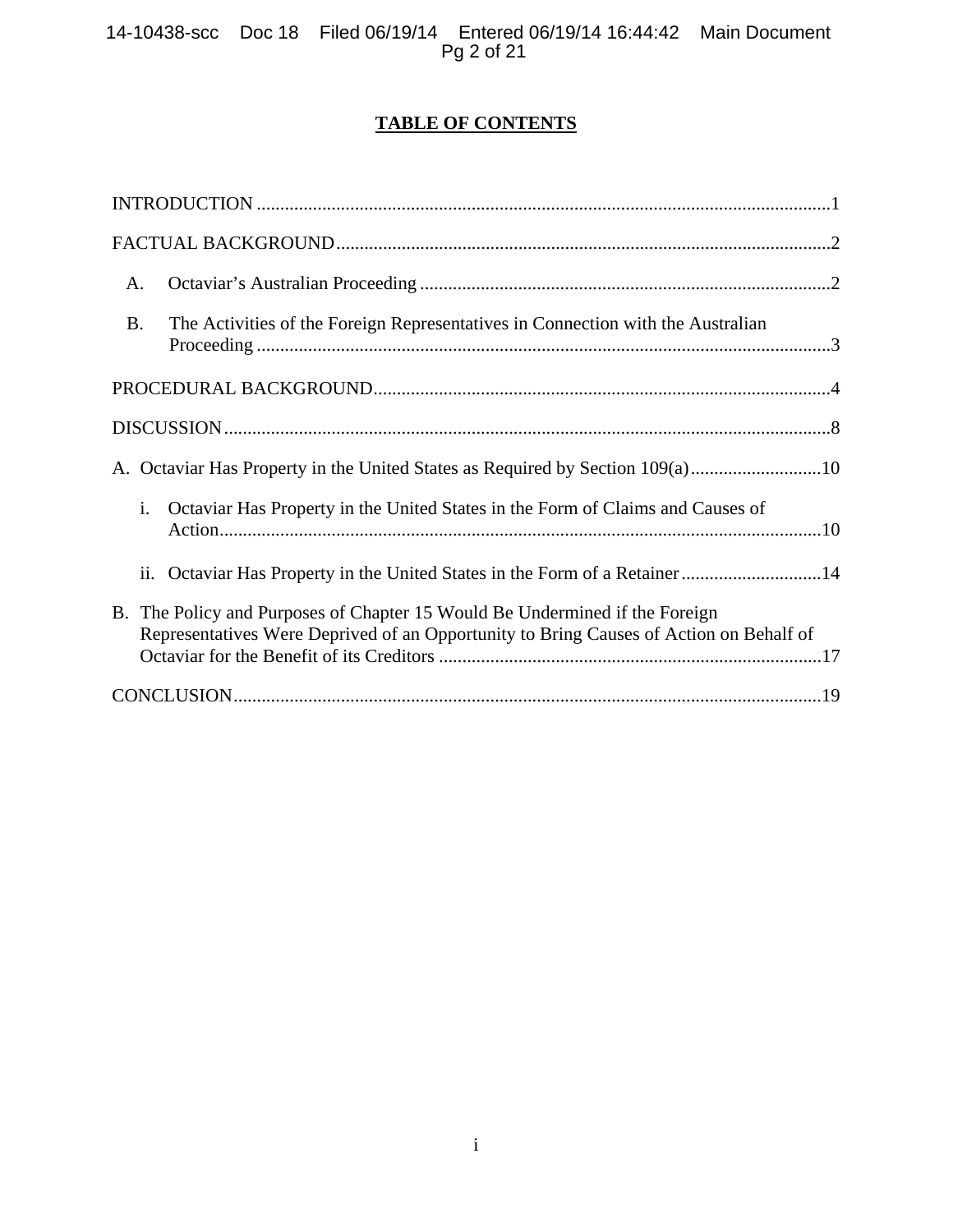#### 14-10438-scc Doc 18 Filed 06/19/14 Entered 06/19/14 16:44:42 Main Document Pg 3 of 21

## **SHELLEY C. CHAPMAN UNITED STATES BANKRUPTCY JUDGE**

 This is the second time in two years that the Court has considered a petition for recognition of the foreign proceeding of Octaviar Administration Pty Ltd (in liquidation) under chapter 15 of the Bankruptcy Code and the objections thereto filed by Drawbridge Special Opportunities Fund LP. In 2012, Katherine Elizabeth Barnet and William John Fletcher, in their capacity as liquidators and as duly authorized foreign representatives as defined by section 101(a)(24) of the Bankruptcy Code, petitioned this Court for an order recognizing Octaviar's Australian liquidation proceeding as a foreign main proceeding pursuant to 11 U.S.C. § 1515, which the Court granted over the objection of Drawbridge, a defendant in litigation that the Octaviar liquidators wish to pursue in the United States. The Court certified its Recognition Order for direct appeal to the United States Court of Appeals for the Second Circuit to consider, among other things, whether a petitioner in a chapter 15 case is required to demonstrate that the foreign debtor "resides, or has a domicile, a place of business, or property in the United States" as a condition to obtaining recognition of a foreign main proceeding under sections 1515 and 1517 of the Bankruptcy Code. The Second Circuit agreed to consider the question and held that, under a plain reading of the relevant statutory provisions, a petitioner in a chapter 15 case is required to meet the eligibility requirements set forth in section 109(a) of the Bankruptcy Code.

 Shortly after the Second Circuit rendered its decision, the foreign representatives of Octaviar filed a second Verified Petition Under Chapter 15 for Recognition of a Foreign Proceeding reflecting that Octaviar in fact meets the requirements of section 109(a) of the Bankruptcy Code in accordance with the Second Circuit's decision. Drawbridge again objected. Because Octaviar has property in the United States as required by section 109(a) of the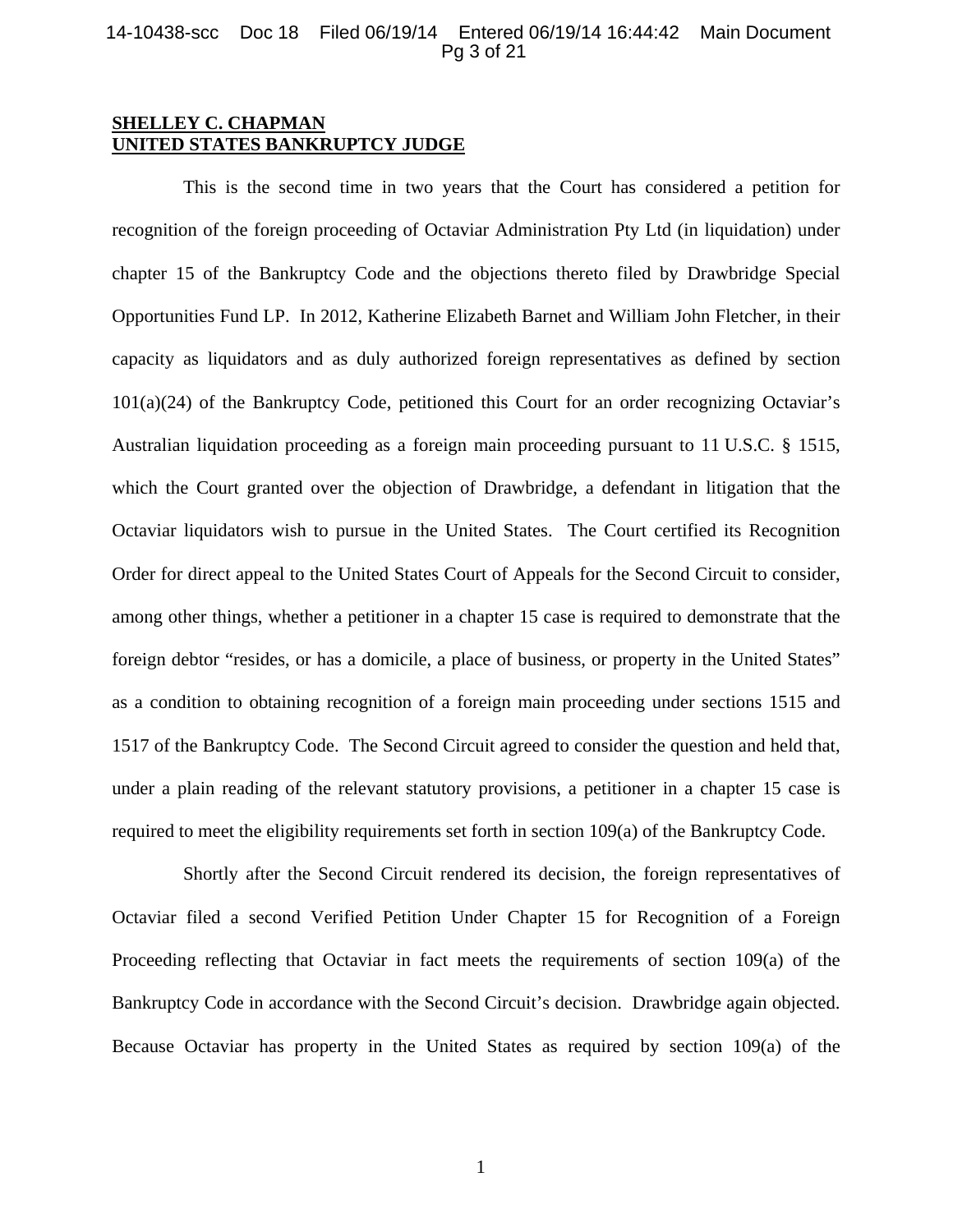#### 14-10438-scc Doc 18 Filed 06/19/14 Entered 06/19/14 16:44:42 Main Document Pg 4 of 21

Bankruptcy Code and by the Second Circuit's decision in *Barnet*, the relief requested in the Second Chapter 15 Petition shall be granted.

### **FACTUAL BACKGROUND**

#### **A. Octaviar's Australian Proceeding**

 Octaviar Administration Pty Ltd (in liquidation) ("Octaviar") is a company incorporated in the state of Queensland, Australia. Octaviar is part of a larger group of companies known as the "Octaviar Group." Prior to its insolvency, the Octaviar Group consisted of four business units: a travel and tourism business, a corporate and investment banking business, a funds management business, and a structured finance and advisory business. (Verified Petition Under Chapter 15 for Recognition of a Foreign Proceeding, Case No. 14-10438 (SCC) ("*Octaviar II*") [Docket No. 2] (the "Second Chapter 15 Petition") at ¶¶ 8-13.) The Octaviar Group operated its travel and tourism businesses through a collection of subsidiaries, collectively known as the "Stella Group." (*Id*.) The Stella Group was divided into two primary divisions: (i) Stella Hospitality Group and (ii) Stella Travel Services. (*Id*.) Octaviar's primary function was to operate the Octaviar Group's bank accounts, employ staff for the Octaviar Group, and act as the Octaviar Group's treasury. (*Id*. at ¶ 9.) In addition, Octaviar provided services to its ultimate holding company, Octaviar Limited (receivers and managers appointed) (in liquidation) ("Octaviar Ltd."). (*Id*.)

 On January 18, 2008, the Octaviar Group announced its intention to separate its financial services businesses from the travel and tourism businesses. (*Id*. at ¶ 17.) Immediately following that announcement, Octaviar Ltd.'s share price on the Australian Securities Exchange declined from an opening price of AUD\$3.18 to a closing price of AUD\$0.99. (*Id*.) The decline in Octaviar Ltd.'s share price triggered an event of default under a certain AUD\$150,000,000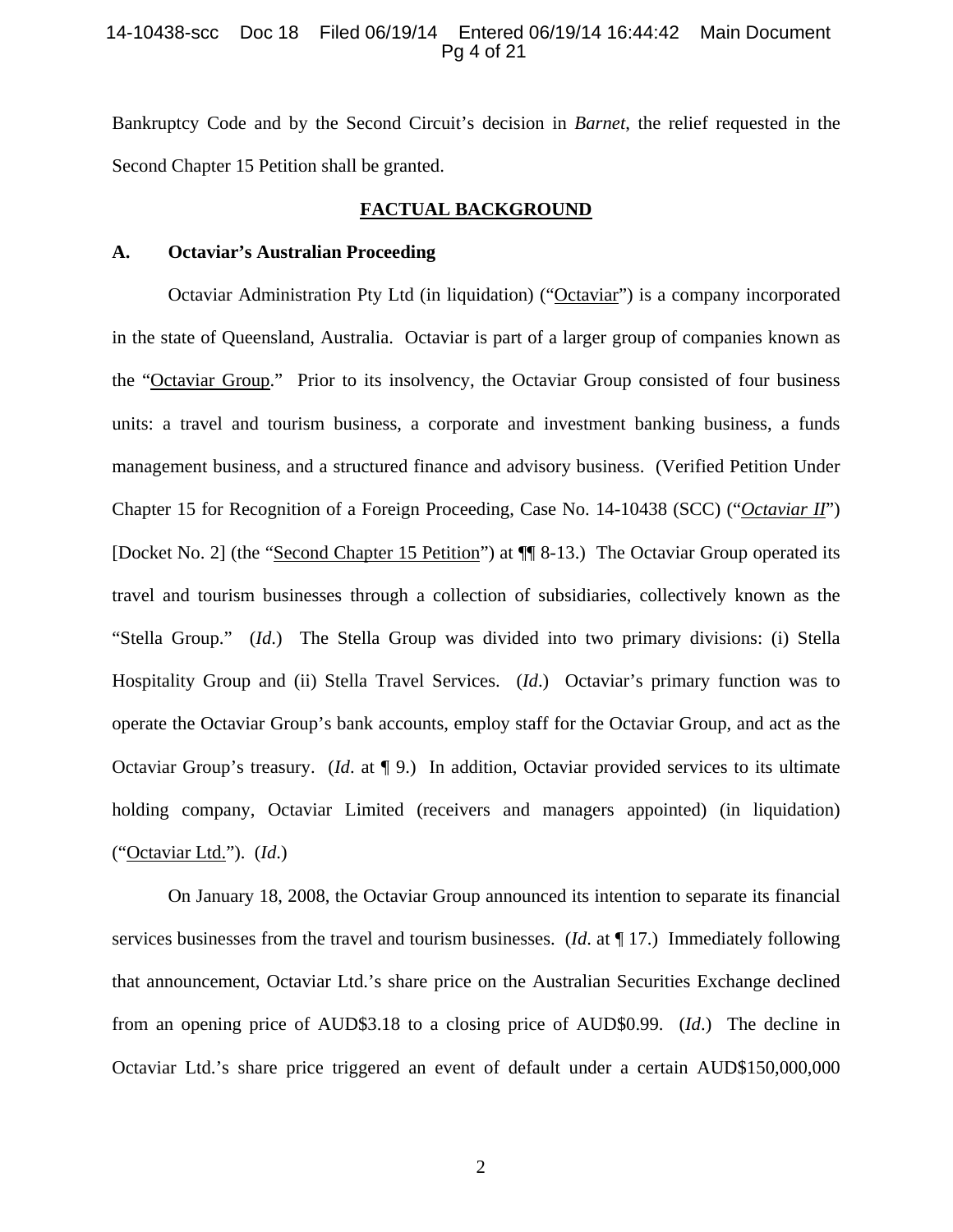#### 14-10438-scc Doc 18 Filed 06/19/14 Entered 06/19/14 16:44:42 Main Document Pg 5 of 21

finance facility (the "FCCA2 Facility") provided by Fortress Credit Corporation (Australia) II Pty Limited ("FCCA2"), an affiliate of Drawbridge Special Opportunities Fund LP ("Drawbridge"). (*Id*.) On February 3, 2008, the Octaviar Group reached an agreement with Global Voyager Pty Limited ("Global") pursuant to which the Octaviar Group sold 65 percent of the Stella Group to Global for the sum of AUD\$400,000,000, plus Global's assumption of approximately AUD\$900,000,000 of debt owed by the Stella Group. (*Id*. at ¶ 19.) The sale to Global was completed on February 29, 2008. That same day, the Octaviar Group used the proceeds of the sale to repay FCCA2 all outstanding indebtedness under the FCCA2 Facility. (*Id*.)

On October 3, 2008, the directors of Octaviar placed Octaviar into voluntary administration in Australia (the "Australian Proceeding"). Pursuant to section 446B of the Australian Corporations Act 2001, Octaviar was deemed to have passed a special resolution that Octaviar voluntarily be wound up. (*Id*. at ¶¶ 22-26.) On September 9, 2009, the Australian Court appointed Katherine Elizabeth Barnet and William John Fletcher (together, the "Foreign Representatives") as the liquidators of Octaviar. (*Id*. at ¶¶ 30-32.)

# **B. The Activities of the Foreign Representatives in Connection with the Australian Proceeding**

In their capacity as liquidators of Octaviar, the Foreign Representatives are responsible for managing Octaviar; investigating potentially valuable causes of action that Octaviar may possess; prosecuting, settling, or otherwise resolving such causes of action; and making distributions to creditors. (*Id*. at ¶¶ 31-32.) In particular, the Foreign Representatives have commenced proceedings in Australia (the "Australian Litigation") to recover assets for the benefit of Octaviar's creditors, including an action to recover approximately AUD\$210,000,000 from certain affiliates of Drawbridge, including FCCA2 and its manager, Fortress Investment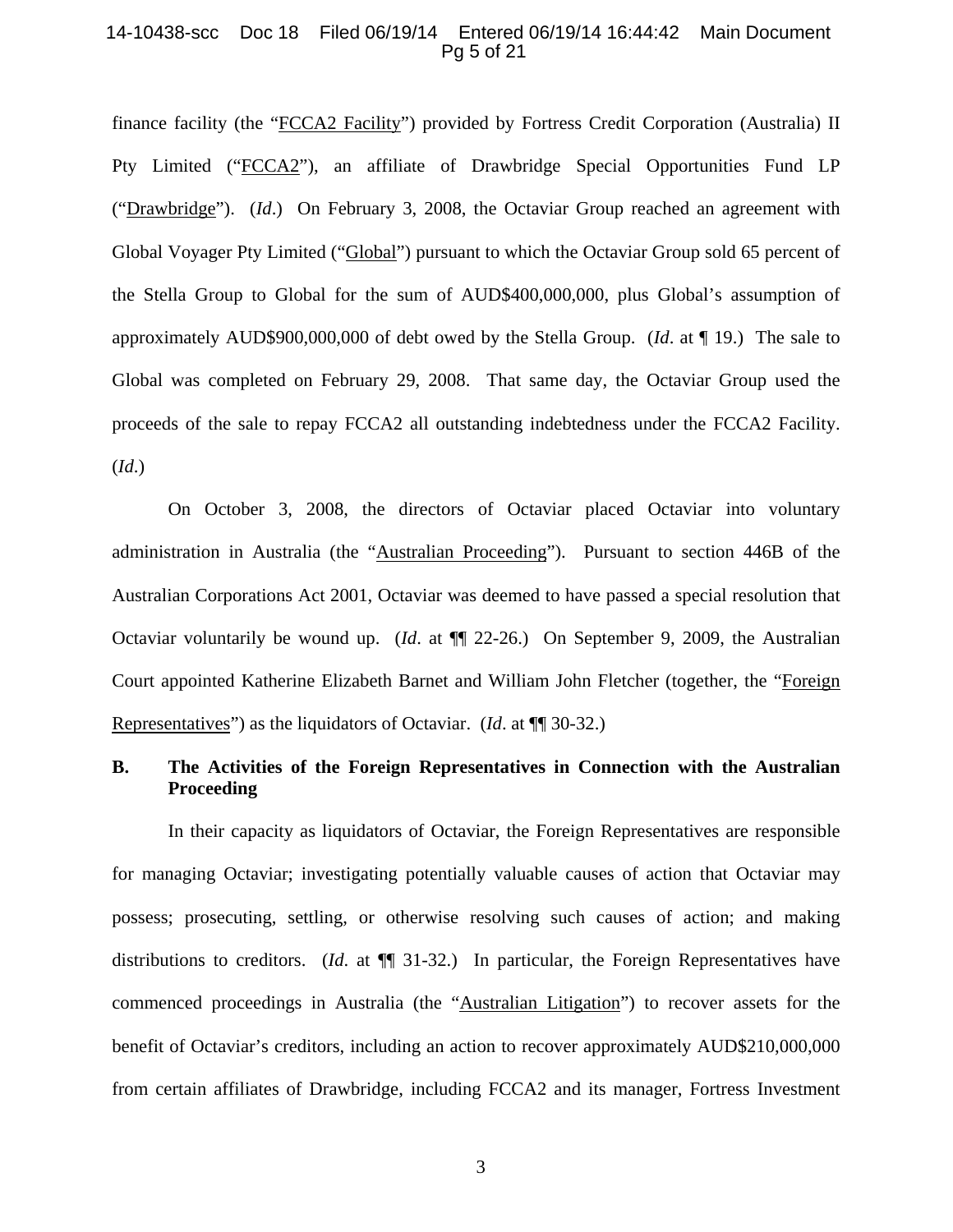### 14-10438-scc Doc 18 Filed 06/19/14 Entered 06/19/14 16:44:42 Main Document Pg 6 of 21

Group (Australia) Pty Limited ("FIGA"), another Australian entity indirectly owned by Drawbridge, based on asserted breaches of the Australian Corporations Act and certain equitable claims available under Australian law, including unjust enrichment and assisting in a fiduciary's breach of duty. (Foreign Representatives' Reply to Objection of Drawbridge Special Opportunities Fund LP to Verified Petition Under Chapter 15 for Recognition of a Foreign Main Proceeding ("Second Chapter 15 Reply") at  $\P$  1.)<sup>1</sup>

# **PROCEDURAL BACKGROUND**

The Foreign Representatives commenced the prior related proceedings in *In re Octaviar Administration Pty* Ltd, Case No. 12-13443 (SCC) ("*Octaviar I*") on August 13, 2012, by filing a Verified Petition for Relief Under Chapter 15 of the Bankruptcy Code (the "First Chapter 15  $Petition$ <sup>")2</sup> seeking recognition of the Australian Proceeding. Drawbridge appeared and filed its Objection to the First Chapter 15 Petition on August 30, 2012 (the "First Chapter 15 Petition  $Objection$ <sup>"</sup>),<sup>3</sup> asserting, among other things, (i) that Octaviar had no domicile, place of business, or property in the United States as required by section 109(a) of title 11 of the United States Code (the "**Bankruptcy Code**")<sup>4</sup> and (ii) that chapter 15 could not be used solely for discovery in aid of a foreign proceeding.<sup>5</sup> The Foreign Representatives filed their response on September 5, 2012 (the "First Chapter 15 Petition Reply").<sup>6</sup> On September 6, 2012, after hearing argument, this Court overruled Drawbridge's objection and entered an order granting recognition of the Australian Proceeding as a foreign main proceeding pursuant to 11 U.S.C. § 1515 (the

 1 <sup>1</sup> *Octaviar II*, Docket No. 14.<br>
<sup>2</sup> *Octaviar I*, Docket No. 1.<br> *Octaviar I*, Docket No. 13.

<sup>&</sup>lt;sup>4</sup> Section 109(a) of the Bankruptcy Code provides, "[n]otwithstanding any other provision of this section, only a person that resides or has a domicile, a place of business, or property in the United States, or a municipality, may be a debtor under this title." 11 U.S.C. § 109(a).<br>
<sup>5</sup> *Octaviar I*, Sept. 6, 2012 Tr. [Docket No. 20] at 31:7-13.<br>
<sup>6</sup> *Octaviar I*, Docket No. 16.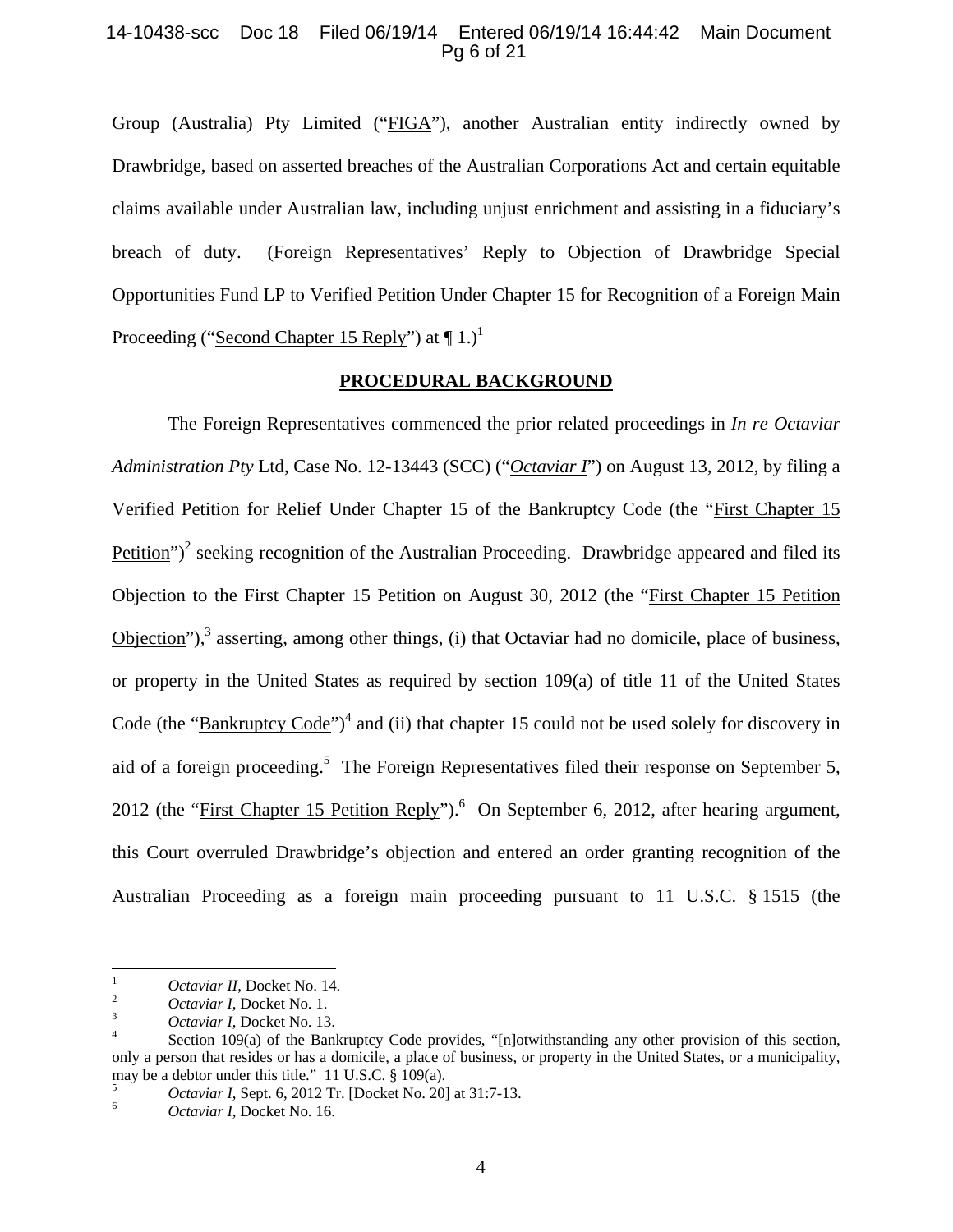### 14-10438-scc Doc 18 Filed 06/19/14 Entered 06/19/14 16:44:42 Main Document Pg 7 of 21

"Recognition Order").<sup>7</sup> In granting recognition, the Court concluded, among other things, that there was no requirement that an entity that is the subject of a foreign proceeding be domiciled or have a residence, place of business, or property in the United States in order for the foreign proceeding to be recognized under chapter 15. On September 20, 2012, Drawbridge filed a notice of appeal of the Recognition Order.<sup>8</sup>

On October 5, 2012, the Foreign Representatives filed a motion seeking leave to conduct discovery from Drawbridge and other parties pursuant to sections  $105(a)$ ,  $1507(a)$  and  $1521(a)(4)$ and (7) of the Bankruptcy Code and Rule 2004 of the Federal Rules of Bankruptcy Procedure.<sup>9</sup> Drawbridge filed an objection to the Foreign Representatives' discovery motion on October 5,  $2012$ ,<sup>10</sup> and, on October 9, 2012, it filed a motion seeking a stay pending appeal.<sup>11</sup> On October 16 and 17, 2012, the Foreign Representatives filed replies to Drawbridge's motions,<sup>12</sup> to which Drawbridge filed further replies on October 19, 2012.<sup>13</sup>

On November 28, 2012, this Court granted a joint application from Drawbridge and the Foreign Representatives for certification of the Recognition Order for direct appeal to the United States Court of Appeals for the Second Circuit (the "Second Circuit") pursuant to 28 U.S.C. §§ 158(d)(2)(A)(i), (A)(iii), and (B)(i), and issued an opinion explaining its decision.<sup>14</sup> On December 10, 2012, this Court denied Drawbridge's motion for a stay pending appeal<sup>15</sup> and, on

 <sup>7</sup> *Octaviar I*, Docket No. 18.

<sup>&</sup>lt;sup>8</sup> *Octaviar I*, Docket No. 21.<br>*Octaviar I*, Docket No. 27.

<sup>10&</sup>lt;br> *Octaviar I*, Docket No. 33.<br> *Octaviar I*, Docket No. 29.<br> *Octaviar I*, Docket Nos. 33, 34, and 35.<br> *Octaviar I*, Docket Nos. 40 and 41.<br> *Octaviar I*, Memorandum Opinion in Support of Certification of Direct Appea the Second Circuit [Docket No. 47].

Octaviar I, Docket No. 49.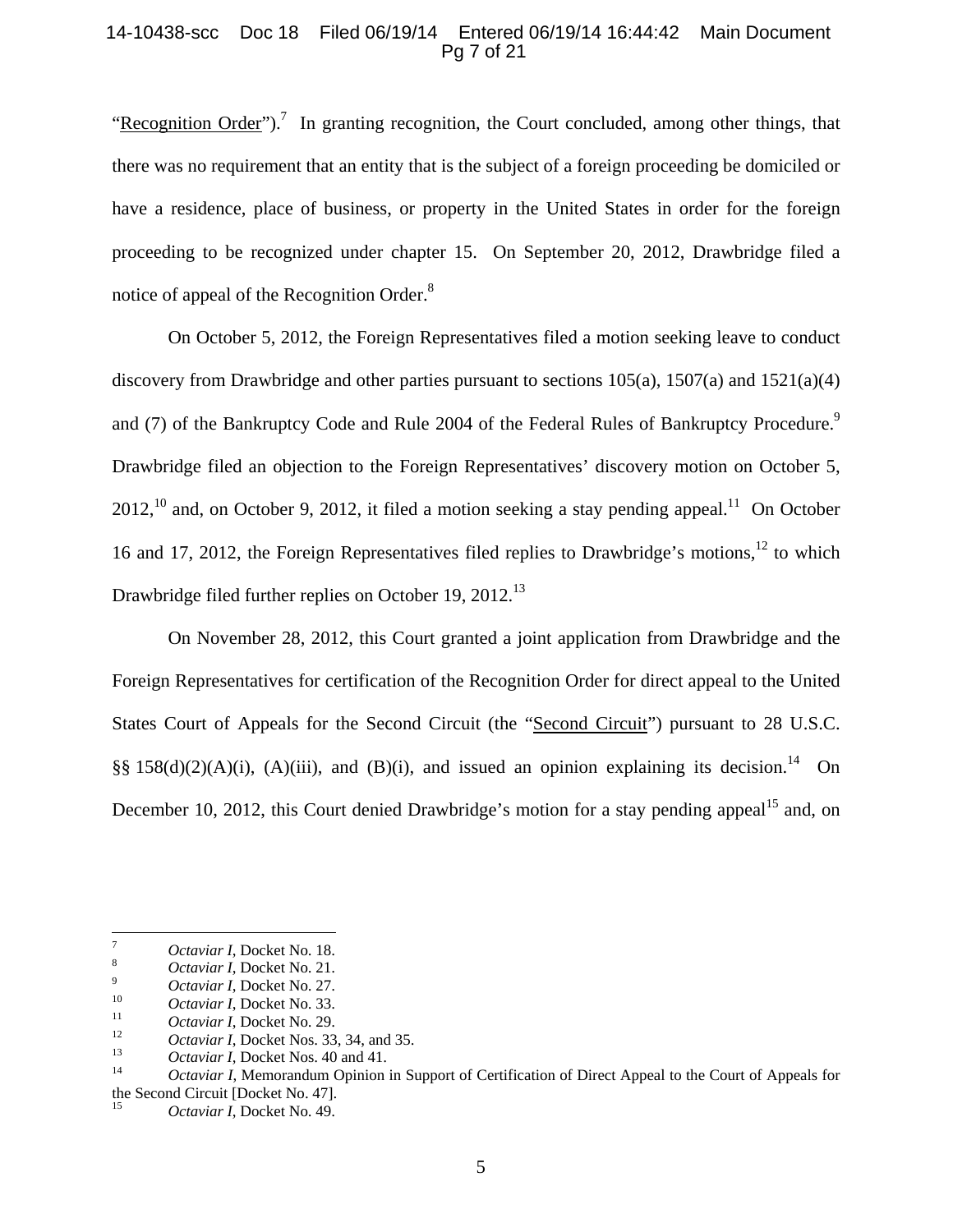### 14-10438-scc Doc 18 Filed 06/19/14 Entered 06/19/14 16:44:42 Main Document Pg 8 of 21

December 12, 2012, in accordance with the Recognition Order, this Court issued an order granting the Foreign Representatives' discovery motion (the "Discovery Order").<sup>16</sup>

Shortly thereafter, on December 21, 2012, the parties filed a joint application with the Second Circuit for direct appeal of the Recognition Order.<sup>17</sup> On February 21, 2013, the Second Circuit granted the joint application and issued a stay of the Discovery Order pending resolution of the appeal.<sup>18</sup> The principal issue on appeal was whether a petitioner in a chapter 15 case is required to demonstrate that the foreign debtor "resides, or has a domicile, place of business, or property in the United States" as a condition to obtaining recognition of a foreign main proceeding under sections 1515 and 1517 of the Bankruptcy Code. *Drawbridge Special Opportunities Fund LP v. Katherine Elizabeth Barnet (In re Barnet)*, 737 F.3d 238, 246 (2d Cir.

2013) ("*Barnet*").

On December 11, 2013, the Second Circuit issued its decision, holding for the first time that a debtor that is the subject of a foreign proceeding must meet the requirements of section

<sup>&</sup>lt;sup>16</sup> *Octaviar I*, Docket No. 51. The Foreign Representatives later abandoned discovery pursuant to the Discovery Order and instead pursued discovery under 28 U.S.C. § 1782(a), which provides for discovery "for use in a proceeding in a foreign or international tribunal." *See Chevron Corp. v. Berlinger*, 629 F.3d 297, 306 (2d Cir. 2011); *see also* Stipulation and Order, *In re Application of Barnet*, 13-Misc.-214 (S.D.N.Y. Sept. 17, 2013) [Docket No. 32] (lifting the stay of the Order Granting *Ex Parte* Application for Judicial Assistance Pursuant to 28 U.S.C. § 1782, dated June 21, 2013 (the "Section 1782 Order") and requiring the parties to (a) proceed with discovery pursuant to the Section 1782 Order and the subpoenas issued by the Foreign Representatives thereunder and (b) meet and confer to discuss and attempt to reach agreement on a discovery protocol).

<sup>(</sup>b) meet and confer to discuss and attempt to reach agreement on a discovery protocol). 17 Joint Petition for Permission for Direct Appeal, *Drawbridge Special Opportunities Fund LP v. Katherine Elizabeth Barnet and William John Fletcher, as Liquidators of Octaviar Administration Pty Ltd*, Case No. 12-5023 (2d Cir. Dec. 21, 2012) [Docket No. 1].

*Octaviar I*, Copy of Order from Second Circuit [Docket No. 55]. In granting the joint application and issuing a stay of the Discovery Order, the Second Circuit first considered whether Drawbridge was permitted to appeal from the Recognition Order. *Drawbridge Special Opportunities Fund LP v. Katherine Elizabeth Barnet (In re Barnet)*, 737 F.3d 238, 242 (2d Cir. 2013). Reviewing the issue of appellate standing *de novo*, the Second Circuit found that the Recognition Order was not appealable by Drawbridge when it was issued because the Recognition Order only subjected Drawbridge to potential future harm insufficient to justify appellate standing. *Id*. at 243. Despite concluding that the Recognition Order was not itself appealable because Drawbridge was not directly affected by the relief the Recognition Order provided, the Second Circuit concluded that the Discovery Order was a final order, and therefore immediately appealable by Drawbridge, such that the Second Circuit had jurisdiction over the appeal of the Discovery Order. *Id*. at 244. Because the Discovery Order caused the "premature notice of appeal" from the Recognition Order to "ripen into a valid notice of appeal," the Second Circuit reasoned, the Discovery Order brought the Recognition Order up for review. *Id*. at 244-246.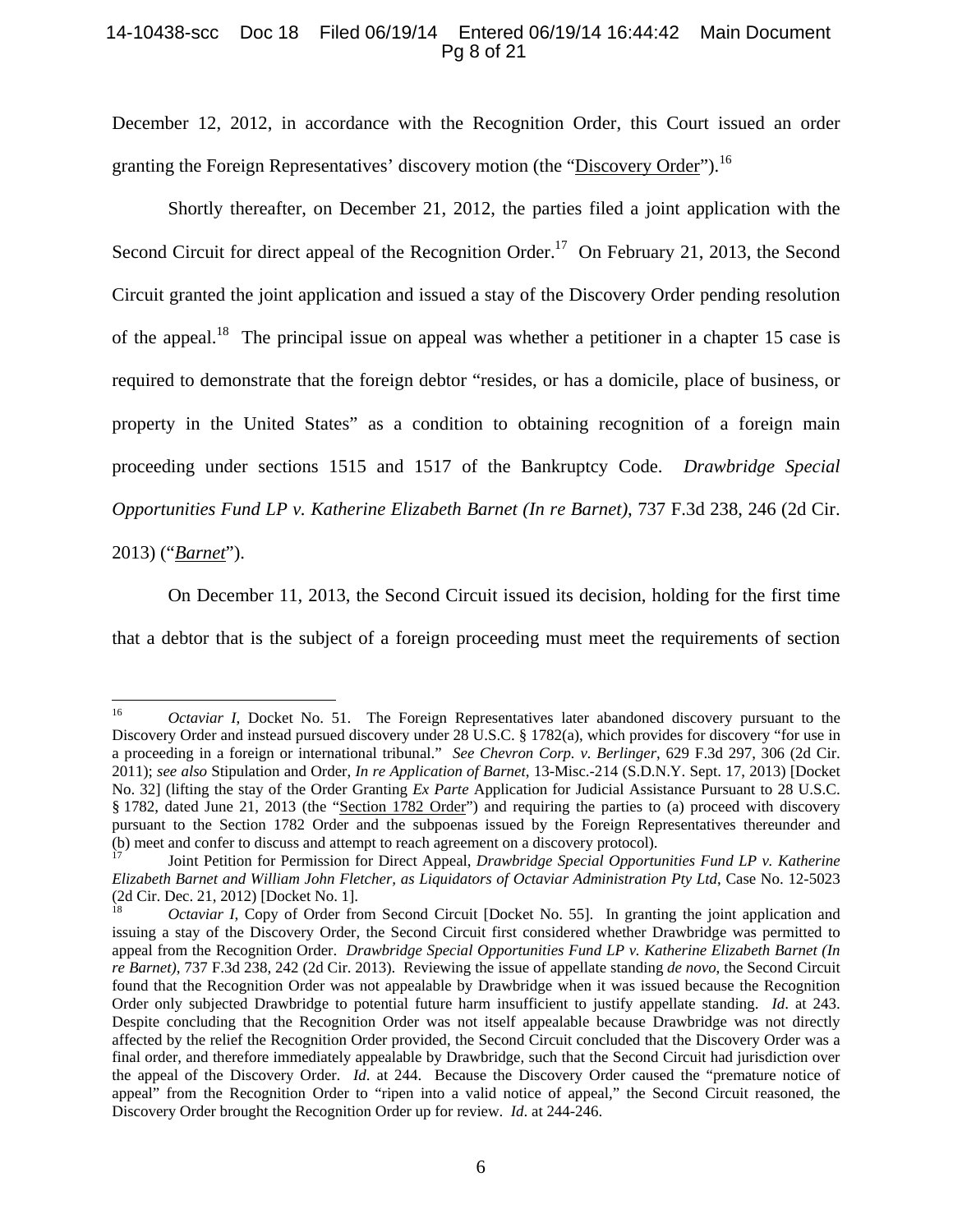### 14-10438-scc Doc 18 Filed 06/19/14 Entered 06/19/14 16:44:42 Main Document Pg 9 of 21

109(a) of the Bankruptcy Code before a bankruptcy court may grant recognition of the foreign proceeding. *Id*. at 247. Because the Second Circuit found that the Foreign Representatives "made no attempt to establish that Octaviar had a domicile, a place of business or property in the United States" (*id*.), the court vacated the Recognition Order and remanded the case to this Court for further proceedings. *Id*. at 50.

Pursuant to the Second Circuit's direction, this Court held a status conference on February 5, 2014, at which counsel for the Foreign Representatives informed the Court that the Foreign Representatives intended to pursue their request for recognition of the Australian Proceeding as a foreign main proceeding;  $19$  accordingly, the Court entered an order permitting additional briefing on the Foreign Representatives' renewed request for recognition.<sup>20</sup> The Foreign Representatives subsequently determined not to pursue recognition of the First Chapter 15 Petition. Instead, on February 27, 2014, the Foreign Representatives commenced *Octaviar II* by filing the Second Chapter 15 Petition, seeking recognition of the Australian Proceeding.<sup>21</sup>

On March 30, 2014, Drawbridge filed its Objection to Alleged Foreign Representatives' Verified Petition Under Chapter 15 for Recognition of Foreign Main Proceeding, or, in the Alternative, For Dismissal of the Proceeding Upon Recognition Pursuant to Section 305 of the Bankruptcy Code, *Octaviar II* [Docket No. 12] (the "Second Chapter 15 Petition Objection") arguing, among other things, that (i) Octaviar failed to satisfy the requirements of section 109(a)

<sup>&</sup>lt;sup>19</sup> *Octaviar I*, Feb. 5, 2014 Tr. [Docket No. 61] at 16-22. Drawbridge argues in its Second Chapter 15 Petition Objection that, at the February 5, 2014 hearing, the Foreign Representatives never disclosed to the Court or to Drawbridge that they intended to file a new chapter 15 petition. (*Octaviar II*, Second Chapter 15 Petition Objection [Docket No. 12] at 1, 14-18.) However, in discussing a renewed application for recognition, the Court asked counsel for the Foreign Representatives, whether, from a procedural perspective, they intended to bring a new motion or an amended motion seeking an order granting recognition. Counsel for the Foreign Representatives stated that they expected to file a supplemental memorandum of law in support of recognition and a supplemental fact affidavit detailing the property that Octaviar has in the United States, but they reserved their right to consider the issue more extensively. (*Octaviar I*, Feb. 5, 2014 Tr. [Docket No. 61] at 11:1-10.)<br>
<sup>20</sup> *Octaviar I*, Docket No. 60.<br> *Octaviar II*, Docket No. 1.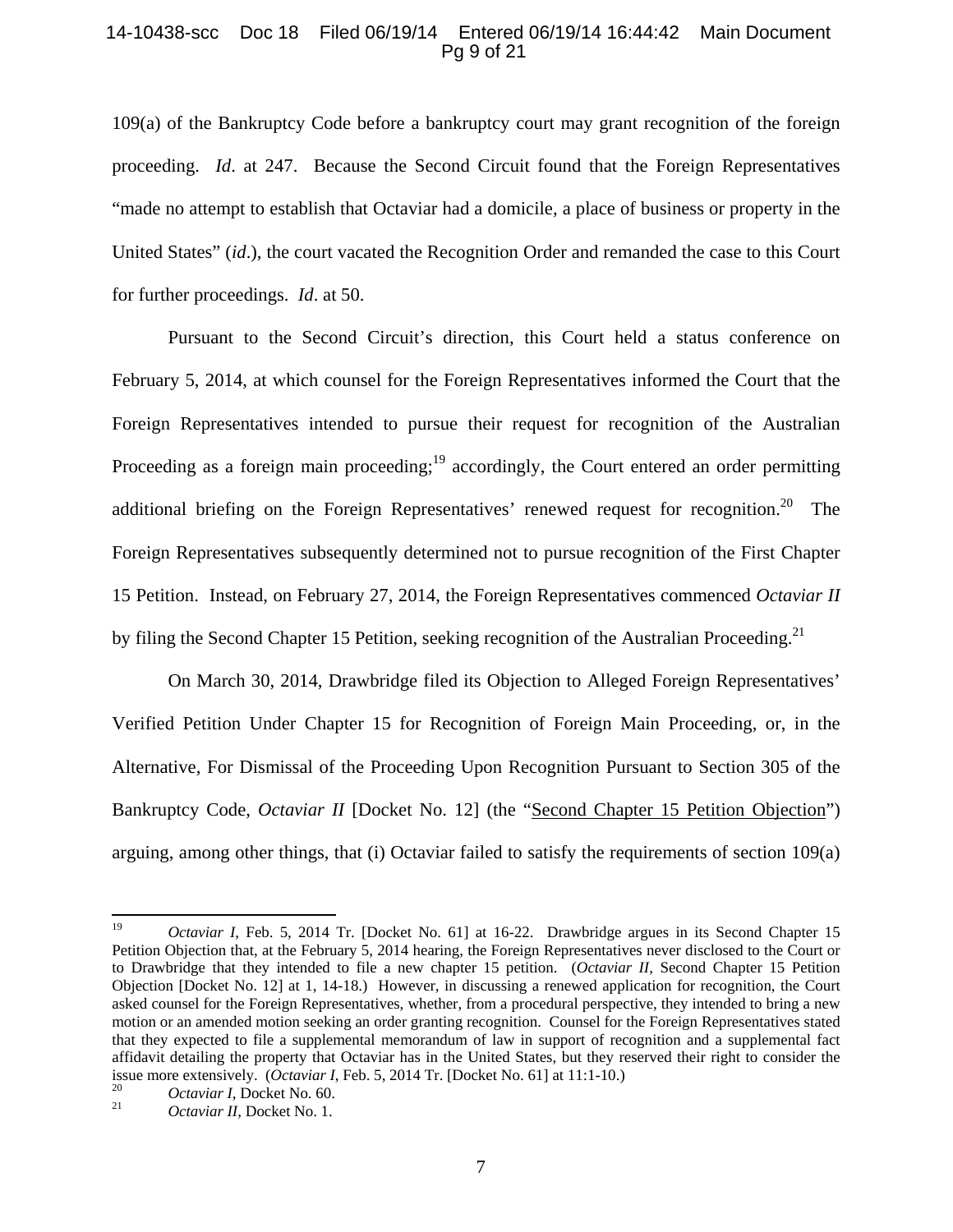#### 14-10438-scc Doc 18 Filed 06/19/14 Entered 06/19/14 16:44:42 Main Document Pg 10 of 21

of the Bankruptcy Code as of the filing of the First Chapter 15 Petition; (ii) the Second Chapter 15 Petition should be dismissed as an abuse of process; and (iii) even if recognition is granted, the Court should immediately dismiss the instant case to further the objectives of chapter 15 pursuant to section  $305(a)(2)$  of the Bankruptcy Code.<sup>22</sup> On April 9, 2014, the Foreign Representatives filed the Second Chapter 15 Petition Reply, arguing, among other things, that (i) Octaviar satisfies the eligibility requirements of section  $109(a)$ ; (ii) the Second Chapter 15 Petition was filed for a proper purpose; and (iii) there is no basis to dismiss the Second Chapter 15 Petition under section 305(a)(2) of the Bankruptcy Code.<sup>23</sup> On April 10, 2014, after the matter had been fully briefed, the Court heard argument with respect to the Second Chapter 15 Petition. *Octaviar I* remains pending before this Court.<sup>24</sup>

#### **DISCUSSION**

The Foreign Representatives seek recognition of the Australian Proceeding as a foreign main proceeding as defined in section 1502(4) of the Bankruptcy Code.<sup>25</sup> Recognition of a foreign main proceeding is governed by sections 1515 through 1524 of the Bankruptcy Code. *Barnet*, 737 F.3d at 247 (citing *Morning Mist Holding Ltd. v. Krys (In re Fairfield Sentry, Ltd.)*, 714 F.3d 127, 132 (2d Cir. 2013)). Pursuant to section 1517 of the Bankruptcy Code, the court grants recognition to a foreign proceeding so long as (1) the proceeding is a "foreign main proceeding or foreign nonmain proceeding" as defined by 11 U.S.C. § 1502; (2) "the foreign

<sup>&</sup>lt;sup>22</sup> *Octaviar II*, Docket No. 12. 11 U.S.C. § 305(a)(2) provides that a court may, after notice and a hearing, dismiss or suspend a bankruptcy case if a chapter 15 petition has been granted and "the purposes of Chapter 15 of this title would be best served by such dismissal or suspension." 11 U.S.C.  $\S 305(a)(2)$ .

<sup>&</sup>lt;sup>23</sup> *Octaviar II*, Docket No. 14.<br><sup>24</sup> The Foreign Representatives stated in the Second Chapter 15 Petition that they will "promptly request the dismissal of [*Octaviar I*] should this Court enter an order granting recognition to the Australian Proceeding as a foreign main proceeding under chapter 15." (*Octaviar II*, Second Chapter 15 Petition [Docket No. 1] at ¶ 43.) Section 1502(4) provides that "the term 'foreign main proceeding' means a foreign proceeding pending in

the country where the debtor has the center of its main interests." 11 U.S.C. § 1502(4). A "foreign proceeding" is a "collective judicial or administrative proceeding in a foreign country . . . under a law relating to insolvency or adjustment of debt in which proceeding the assets and affairs of the debtor are subject to control or supervision by a foreign court, for the purpose of reorganization or liquidation." 11 U.S.C. § 101(23). "Debtor" is defined "[f]or the purposes of this chapter [15]," as "an entity that is the subject of a foreign proceeding." 11 U.S.C. § 1502(1).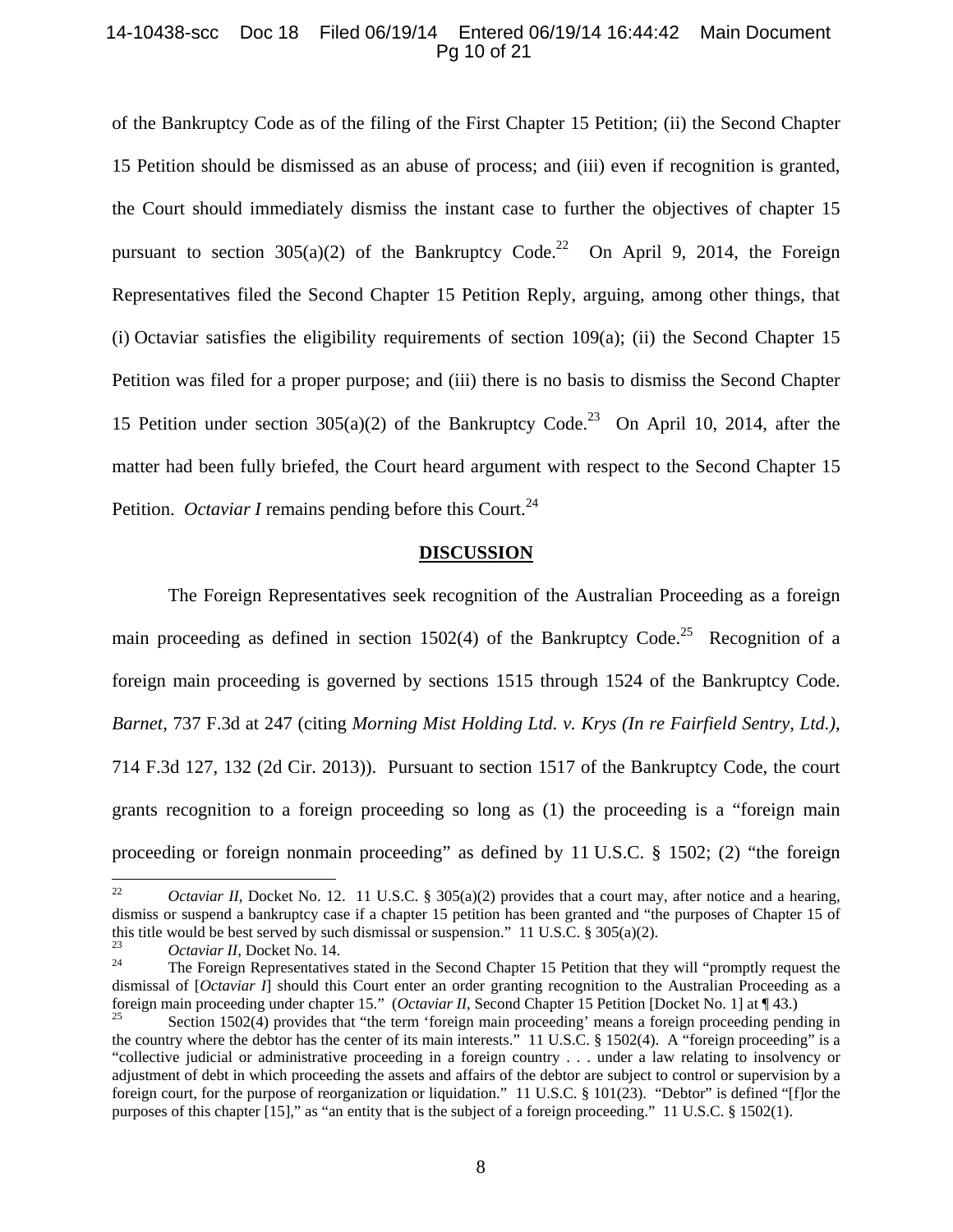#### 14-10438-scc Doc 18 Filed 06/19/14 Entered 06/19/14 16:44:42 Main Document Pg 11 of 21

representative applying for recognition is a person or body;" and (3) the petition for recognition meets the requirements of 11 U.S.C. § 1515. 11 U.S.C. § 1517(a); *Barnet*, 737 F.3d at 248 (citing *Morning Mist Holding Ltd. v. Krys (In re Fairfield Sentry Ltd.)*, 714 F.3d at 132-133); *In re Bear Stearns High-Grade Structured Credit Strategies Master Fund Ltd.*, 374 B.R. 122, 126- 127 (Bankr. S.D.N.Y. 2007), *aff'd*, 389 B.R. 325 (S.D.N.Y. 2008). As determined by this Court in *Octaviar I*, and not challenged by Drawbridge either in that proceeding or the instant case, Octaviar satisfies the requirements of section 1517 of the Bankruptcy Code. Rather, Drawbridge argues that Octaviar did not, as of the First Chapter 15 Petition, satisfy the eligibility requirements set forth in section 109(a) of the Bankruptcy Code, which the Second Circuit subsequently ruled in *Barnet* applies to a foreign debtor seeking recognition under chapter 15 of the Bankruptcy Code.<sup>26</sup>

In *Barnet*, a matter of first impression, the Second Circuit found that section 109(a) applies in a case under chapter 15 of the Bankruptcy Code. *Barnet*, 737 F.3d at 238. Section 109(a) provides that "[n]otwithstanding any other provision of this section, only a person that resides or has a domicile, a place of business, or property in the United States, or a municipality, may be a debtor under this title." 11 U.S.C. § 109(a). Highlighting the "straightforward nature of [its] statutory interpretation," the Second Circuit reasoned that section 103(a) of title 11 makes all of chapter 1 applicable to chapter 15, as section 103(a) provides that, "other than for an exception not relevant here, [c]hapter 1 'of this title . . . app[lies] in a case under chapter 15.'" *Barnet*, 737 F.3d at 248. Therefore, the court explained, "by the plain terms of the statute," section 109, which appears in chapter 1 of title 11 and which creates a requirement that must be met by any debtor, applies in a case under chapter 15. *Id*. The Second Circuit reasoned, further,

<sup>26</sup> *See Octaviar I*, Sept. 6, 2013 Tr. [Docket No. 20] at 7:1-25; 33:7-13. The only contested issue in *Octaviar I* was whether Octaviar had property located in the United States. *See Octaviar I*, Sept. 6, 2013 Tr. [Docket No. 20] at 7:1-25.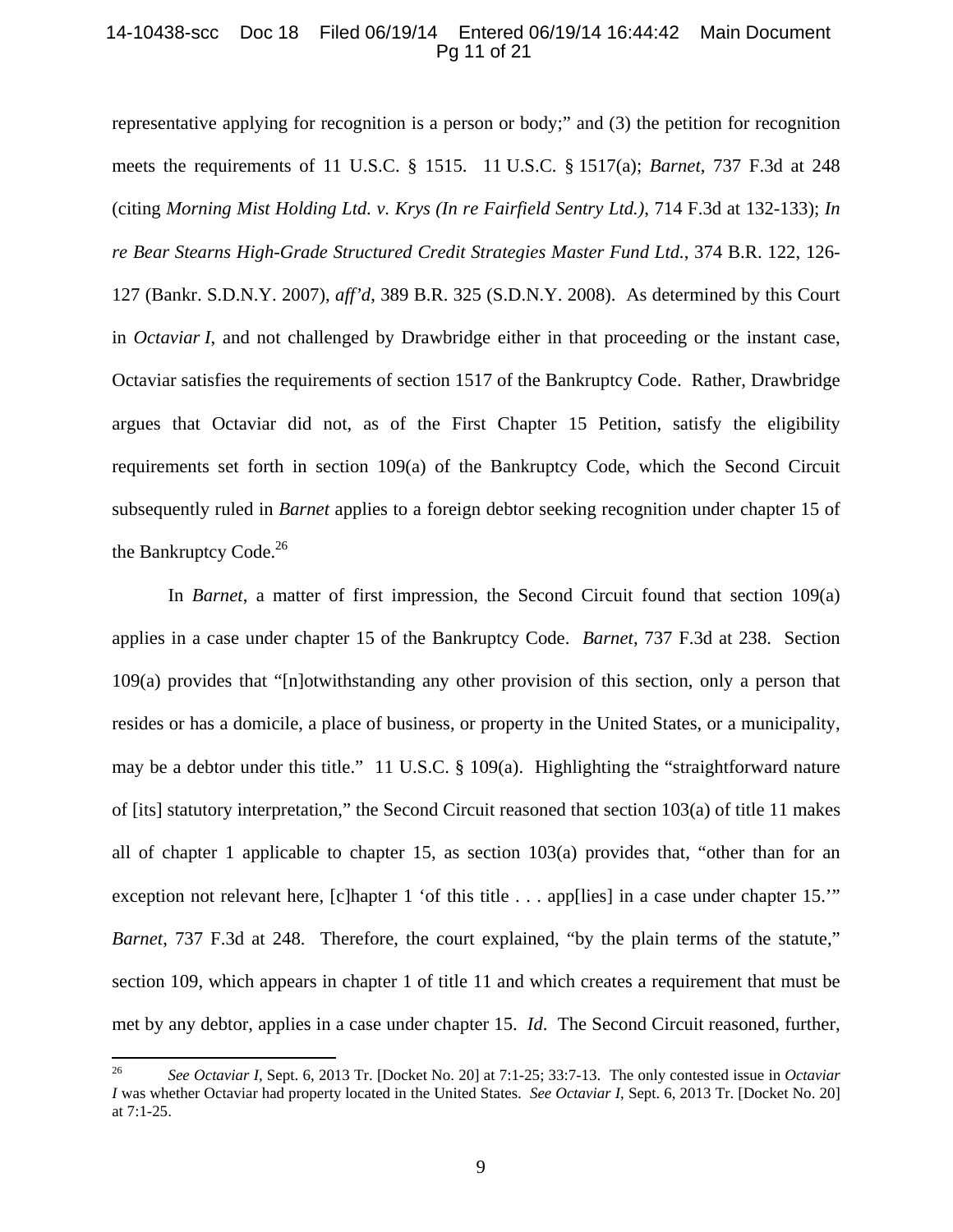### 14-10438-scc Doc 18 Filed 06/19/14 Entered 06/19/14 16:44:42 Main Document Pg 12 of 21

that all of the stated purposes of chapter 15 (international cooperation; greater legal certainty for trade and investment; fair and efficient administration of cross-border insolvencies; protection and maximization of the value of the debtor's assets; and facilitation of the rescue of financially troubled businesses) could be accomplished with or without the imposition of section 109(a), and, therefore, do not override the application of section  $109(a)$  to a foreign debtor seeking recognition under chapter 15. *Barnet*, 737 F.3d at 250-51. In accordance with *Barnet* and the purpose of chapter 15 to foster international judicial cooperation in cases involving cross-border insolvency, once a foreign representative has made a showing that the debtor has a domicile, place of business, or property in the United States, and has met the other requirements set forth in 11 U.S.C. § 1517, recognition should be granted.<sup>27</sup>

#### **A. Octaviar has Property in the United States as Required by Section 109(a)**

# **(i) Octaviar Has Property in the United States in the Form of Claims and Causes of Action**

Octaviar has property in the United States in the form of claims or causes of action against Drawbridge and other U.S. entities. It is well established that claims and causes of action, though intangible, constitute "property." *See, e.g., Seward v. Devine*, 888 F.2d 957, 963 (2d Cir. 1989) (stating that property of the estate includes "all interests, such as . . . tangible and intangible property [and] causes of action" (citing H. R. Rep. No. 595, 95th Cong., 2d Sess. 175, *reprinted* in 1978 U.S. Code Cong. & Admin. News 5787, 5963, 6136 (grammatical changes in original))); *Winick & Rich P.C. v. Strada Design Assocs., Inc. (In re Strada Design Assocs., Inc.)*, 326 B.R. 229, 235 (Bankr. S.D.N.Y. 2005) ("Without doubt, causes of action that accrue under state law prior to the filing of a bankruptcy petition become property of the estate. In

<sup>&</sup>lt;sup>27</sup> Pursuant to 11 U.S.C. § 1506, the court may refuse to take action under chapter 15 if the action would be manifestly contrary to the public policy of the United States. Drawbridge has not argued that recognition of the Australian Proceeding would be contrary to public policy.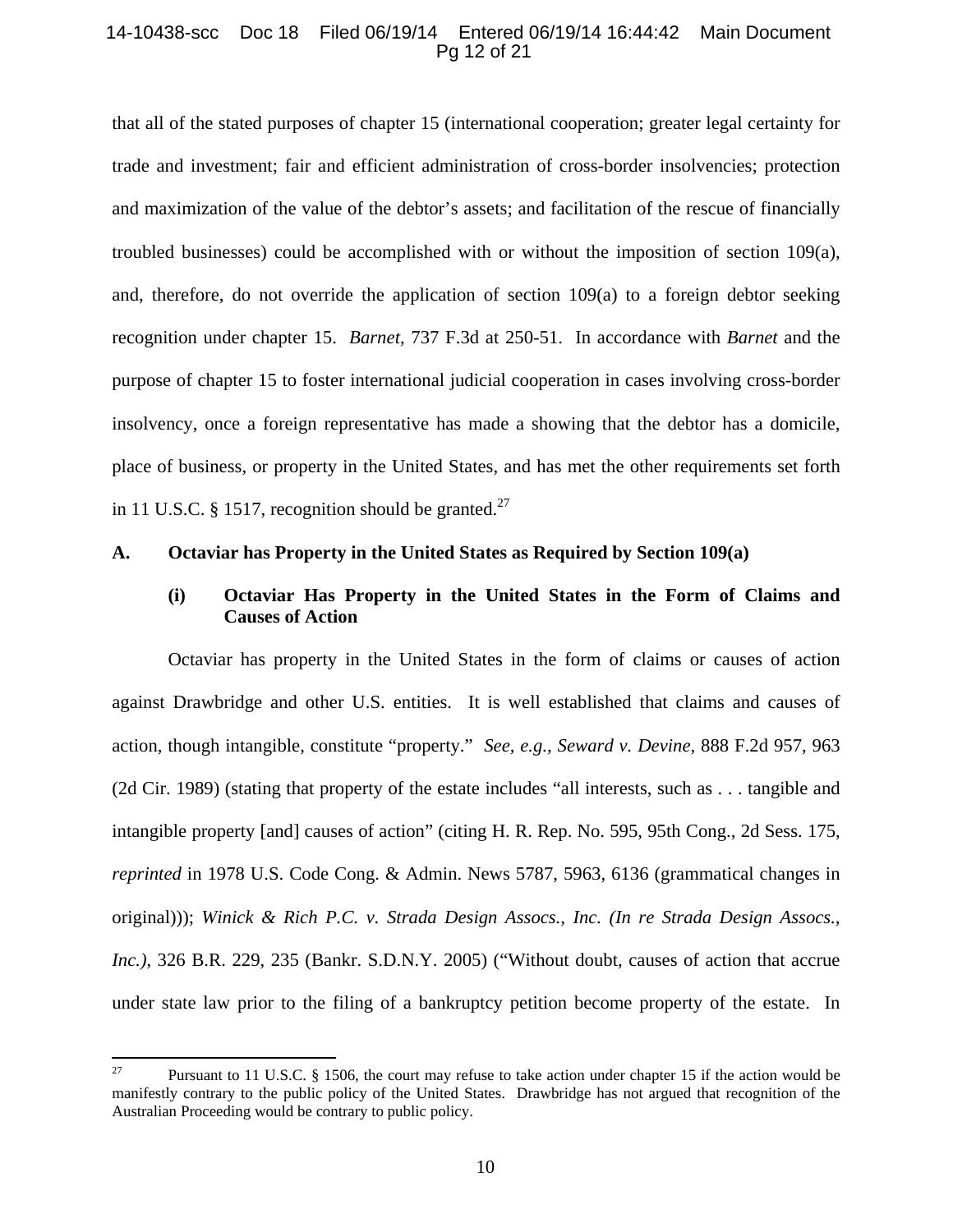### 14-10438-scc Doc 18 Filed 06/19/14 Entered 06/19/14 16:44:42 Main Document Pg 13 of 21

addition, causes of action that accrue as a result of the filing are property of the estate." (internal quotations and citations omitted)).

The Foreign Representatives have met their burden to establish the existence of Octaviar's property in the form of claims or causes of action in the United States; indeed, the Foreign Representatives made it abundantly clear in the First Chapter 15 Petition that, in furtherance of their primary goal of marshaling Octaviar's assets and making distributions to creditors, they were requesting recognition "to investigate potential assets in the United States in the form of claims or causes of action against entities located in the United States and, if necessary, to prosecute these claims in the United States."<sup>28</sup> The Foreign Representatives also stated that they sought recognition of the Australian Proceeding, among other things, to ensure, without the need for further protracted litigation, that they had standing to pursue the claims or causes of action.<sup>29</sup> Consistent with their statements, and prior to filing the Second Chapter 15 Petition, the Foreign Representatives have more specifically identified causes of action and commenced litigation against Drawbridge and other related U.S. entities in both the United States District Court for the Southern District of New York<sup>30</sup> and in New York State Supreme Court. $31$ 

Drawbridge objects to recognition of the Australian Proceeding pursuant to the *Second* Chapter 15 Petition, arguing that the Foreign Representatives still fail to satisfy the requirements of section 109(a) of the Bankruptcy Code because, as of the filing of the *First* Chapter 15

<sup>28</sup> *Octaviar I*, First Chapter 15 Petition Reply [Docket No. 16] at ¶¶ 5, 16; *see also Octaviar I*, First Chapter 15 Petition [Docket No. 1] at ¶¶ 37, 42; *Octaviar I*, Sept. 6, 2012 Tr. [Docket No. 20] at 27:25-28:7; Octaviar *I*, Feb. 5, 2014 Tr. [Docket No. 61] at 4:14-24; *Octaviar II*, Second Chapter 15 Petition Reply [Docket No. 14] at 4.

*Octaviar II*, April 10, 2014 Tr. [Docket No. 16] at 7:6-8:23.<br>See Katherine Elizabeth Barnet and William John Fletcher, as Liquidators of Octaviar Administration Pty *Ltd (in Liquidation) v. Drawbridge Special Opportunities Fund LP, et al.*, Civ. No. 14-1376 (S.D.N.Y. Feb. 27, 2014) (the "Federal Court Action").

<sup>31</sup> *See Katherine Elizabeth Barnet and William John Fletcher, as Liquidators of Octaviar Administration Pty Ltd (in Liquidation) v. Drawbridge Special Opportunities Fund LP, et al.*, Index No. 650656/2014 (N.Y. Sup. Ct. Feb. 28, 2014) (the "State Court Action").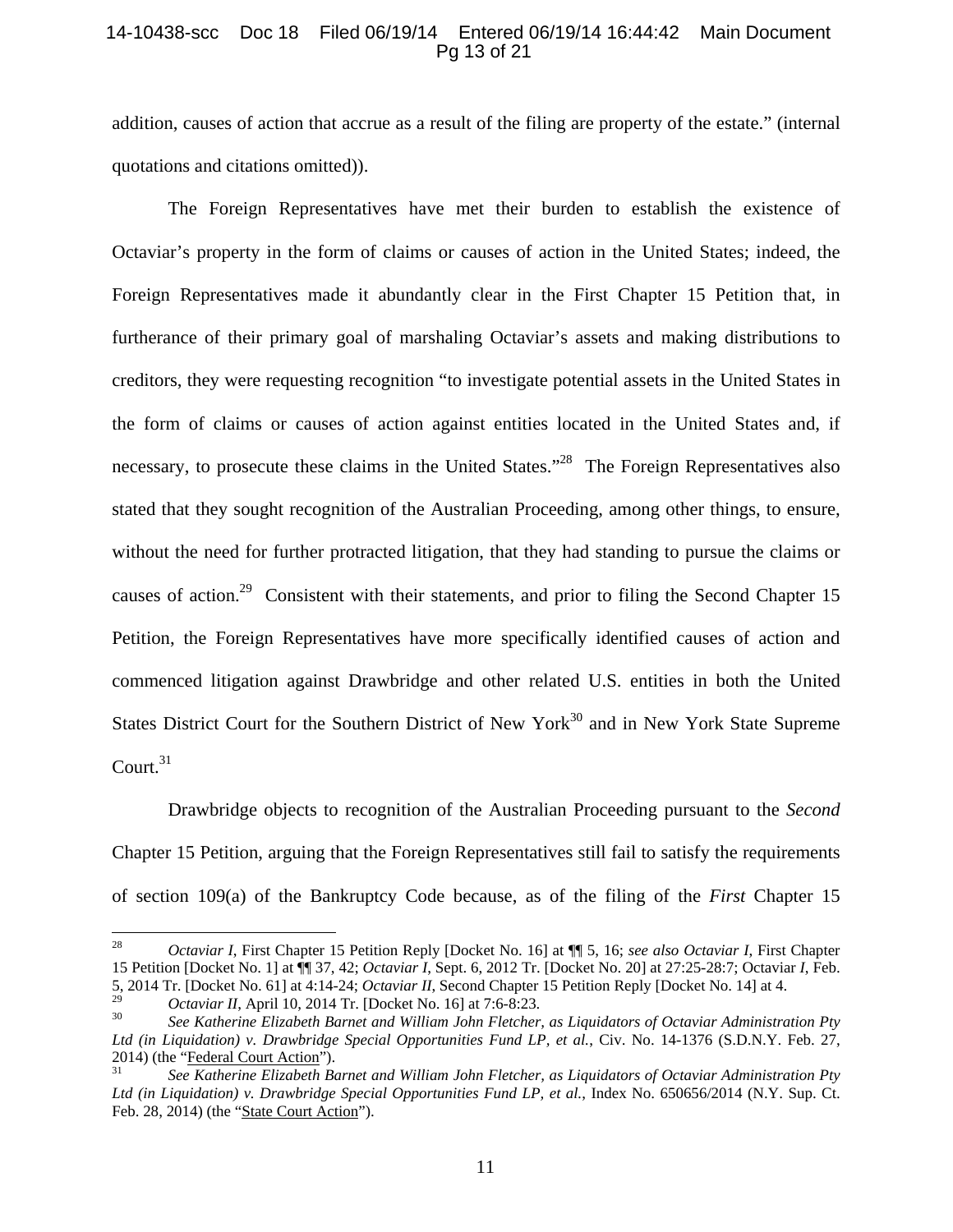# 14-10438-scc Doc 18 Filed 06/19/14 Entered 06/19/14 16:44:42 Main Document Pg 14 of 21

Petition, Octaviar's claims were merely "potential future causes of action" which, Drawbridge alleges, do not constitute property." (Second Chapter 15 Petition Objection at 11.) At least as of the filing of the Second Chapter 15 Petition, however, Octaviar possessed property in the form of claims or causes of action sufficient to satisfy section 109(a) of the Bankruptcy Code. Although it would appear that the causes of action predated the first filing, at the time of the Second Chapter 15 Petition, the complaints had already been filed in the Federal Court Action and the State Court Action.<sup>32</sup> As such, the Foreign Representatives met their burden to demonstrate that Octaviar possesses property in the United States sufficient to satisfy the eligibility requirements of section 109(a).

Drawbridge cites *In re Head*, 223 B.R. 648 (Bankr. W.D.N.Y. 1998), for the proposition that "potential" causes of action in the United States cannot satisfy the requirements of section 109(a). However, the court in *Head* merely held that a debtor's claim to certain funds allegedly located in the United States was "too tenuous, too inchoate, and too contrived" to constitute property in the United States under section 109(a). *Id*. at 652. Moreover, Drawbridge's arguments, including its so-called "abuse of process" claim, amount to a procedural "Catch-22" in which the Foreign Representatives do not deserve to be caught, to wit: since the Foreign Representatives did not identify existing causes of action or other property in the First Chapter 15 Petition, now that the Foreign Representatives have properly obtained discovery and alleged the existence of causes of action in the Second Chapter 15 Petition, this Court should refuse to grant recognition. What Drawbridge characterizes as gamesmanship is rather simply the effort undertaken by the Foreign Representatives to bring claims against a defendant attempting at all costs to avoid meeting such claims on the merits.

<sup>32</sup> *Supra* notes 30 and 31.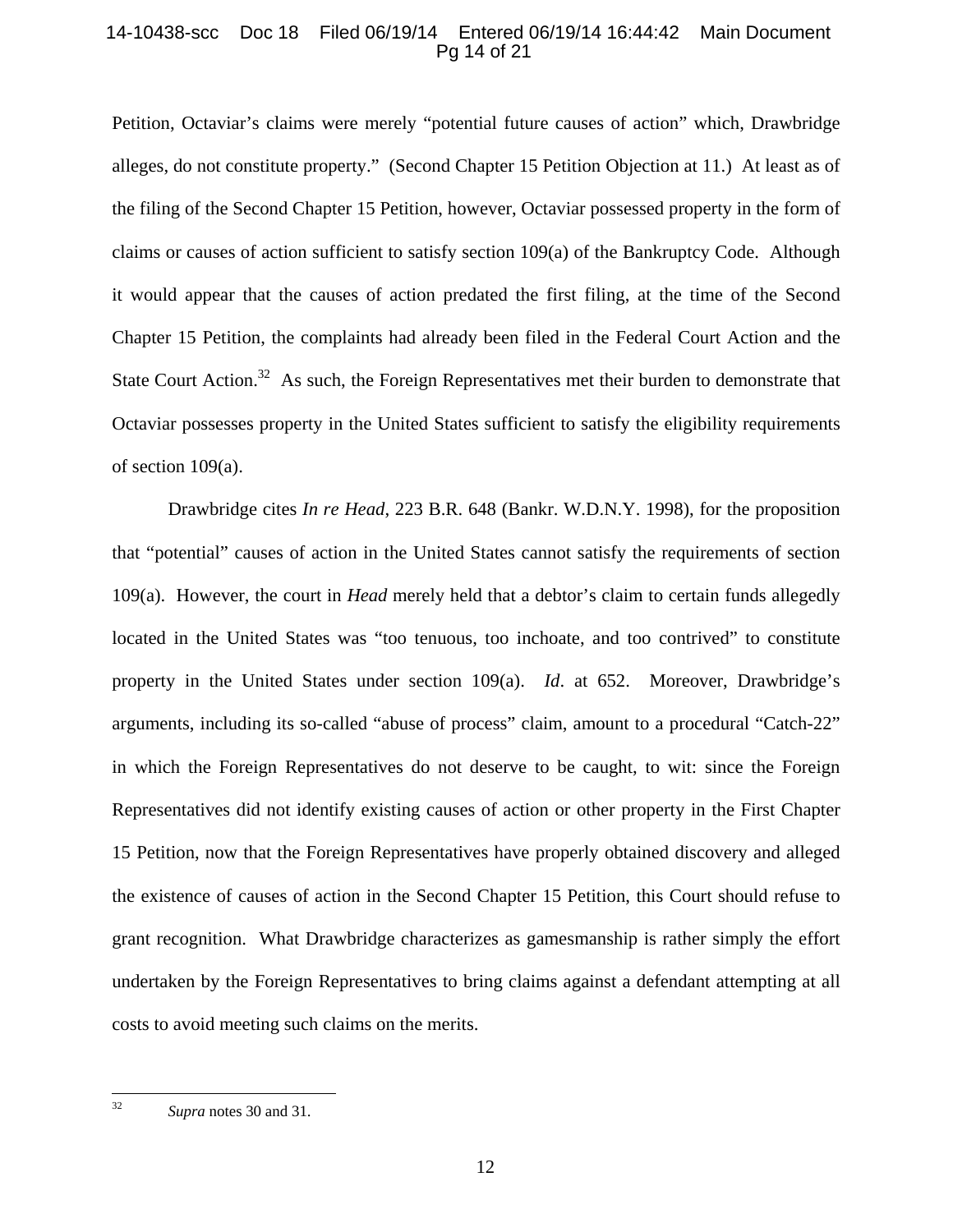# 14-10438-scc Doc 18 Filed 06/19/14 Entered 06/19/14 16:44:42 Main Document Pg 15 of 21

Drawbridge further argues that, even if the claims or causes of action are "property" within the meaning of section 109(a) of the Bankruptcy Code, such claims or causes of action do not constitute property "in the United States." Relying on a *Fairfield Sentry* decision by Judge Lifland, Drawbridge argues that Octaviar's causes of action should be deemed located in Australia because causes of action, as intangible assets, are located where the plaintiff, rather than the defendant, is domiciled. *See In re Fairfield Sentry Ltd*, 484 B.R. 615 (Bankr. S.D.N.Y. 2013) ("*Fairfield Sentry*").33 But Judge Lifland made clear in *Fairfield Sentry* that the situs of intangibles depends upon a "common sense appraisal of the requirements of justice and convenience" in the particular circumstance at issue. *Fairfield Sentry*, 484 B.R. at 624 (citing *Severnoe Sec. Corp. v. London and Lacashire Insur. Co.*, 255 N.Y. 120, 123-24 (1931)); *see also Bankers Trust Co. v. Equitable Life Assur. Soc'y of U. S.*, 19 N.Y.2d 552, 556-57 (N.Y. 1967) ("Stated another way, [determining the situs of intangibles] is fundamentally a question of ease of administration and of equity."). In determining the location of a SIPA Claim at issue in that case, which was governed by New York law, Judge Lifland cited the flexible test annunciated in *Severnoe Securities Corporation*, 255 N.Y. at 123-24, and reasoned that, because the BVI Court held the paramount interest in the sale of the SIPA Claim at issue and because there were no interests unique to the U.S. parties involved, justice, convenience, and common sense dictated that the SIPA Claim should be deemed located outside the territorial jurisdiction of the United States. Accordingly, the court held that the sale of the SIPA Claim did not involve a section 1520(a)(2) transfer requiring a section 363 review. *Id*. at 623-25.

<sup>33</sup> This is not the *Fairfield Sentry* decision affirmed by the Second Circuit in *Morning Mist Holding Ltd. v. Krys (In re Fairfield Sentry, Ltd.)*, 714 F.3d 127 (2d Cir. 2013). Rather, this decision was affirmed by the District Court (*see* Order Affirming Decision of Bankruptcy Court, *Kenneth Krys v. Farnum Place, LLC (In re Fairfield Sentry Ltd.)*, No. 13-Civ. 1524 (AKH) (S.D.N.Y. July 3, 2013) [Docket No. 15]) and is now pending in the Second Circuit. (*See* Notice of Appeal*, Kenneth Krys v. Farnum Place, LLC (In re Fairfield Sentry Ltd.)*, No. 13-Civ. 1524 (AKH) (S.D.N.Y. Aug. 2, 2013) [Docket No. 19].)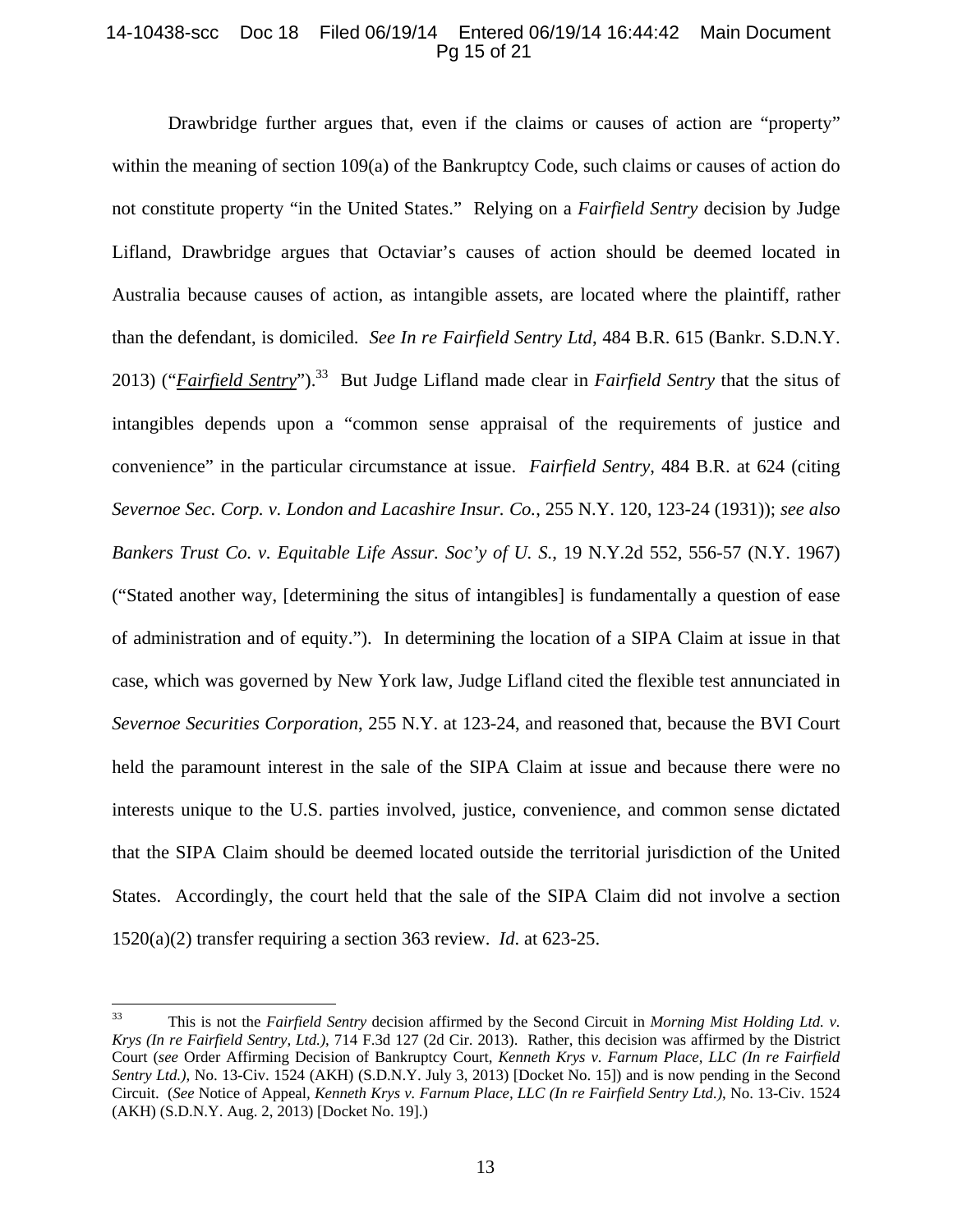## 14-10438-scc Doc 18 Filed 06/19/14 Entered 06/19/14 16:44:42 Main Document Pg 16 of 21

The circumstances in *Fairfield Sentry* are readily distinguishable from those here, where the Foreign Representatives have asserted claims under U.S. law that involve defendants located in the United States and include allegations that certain funds were wrongfully transferred by Drawbridge and other U.S. entities to the United States. Although the causes of action that the Foreign Representatives assert in the Federal Court Action and the State Court Action may be related to the transactions and issues in the Australian Litigation, they do not involve the same parties.<sup>34</sup> As a general matter, where a court has both subject matter and personal jurisdiction, the claim subject to the litigation is present in that court. *See In re British Am. Ins. Co. Ltd.*, 488 B.R. 205, 231-32 (Bankr. S.D. Fla. 3013); *In re Iglesias*, 226 B.R. 721, 723 (Bankr. S.D. Fla. 1998).

The Court concludes that because Octaviar's claims and causes of action against Drawbridge constitute property located in the United States, the Foreign Representatives satisfy the eligibility requirements of section 109(a) of the Bankruptcy Code.

#### **(ii) Octaviar Has Property in the United States in the Form of a Retainer**

Although the Court need not reach the issue, Octaviar also has property in the United States in the form of an undrawn retainer in the possession of the Foreign Representatives' counsel. On January 24, 2014, prior to the filing of the Second Chapter 15 Petition, the Foreign Representatives established a retainer with their counsel, Chadbourne & Parke LLP, by depositing USD\$10,000 in a non-interest bearing client trust account with JPMorgan Private

<sup>&</sup>lt;sup>34</sup> The Australian Litigation involves claims against FCCA2 and FIGA, whereas the Federal Court Action and State Court Action involve claims against Drawbridge and other U.S. entities. *See Octaviar II*, April 10, 2014 Tr. [Docket 16] at 31:5-32:11; *see also Katherine Elizabeth Barnet and William John Fletcher, as Liquidators of Octaviar Administration Pty Ltd (in Liquidation) v. Drawbridge Special Opportunities Fund LP, et al.*, Civ. No. 14- 1376 (S.D.N.Y. Feb. 27, 2014); *Katherine Elizabeth Barnet and William John Fletcher, as Liquidators of Octaviar Administration Pty Ltd (in Liquidation) v. Drawbridge Special Opportunities Fund LP, et al.*, Index No. 650656/2014 (N.Y. Sup. Ct. Feb. 28, 2014).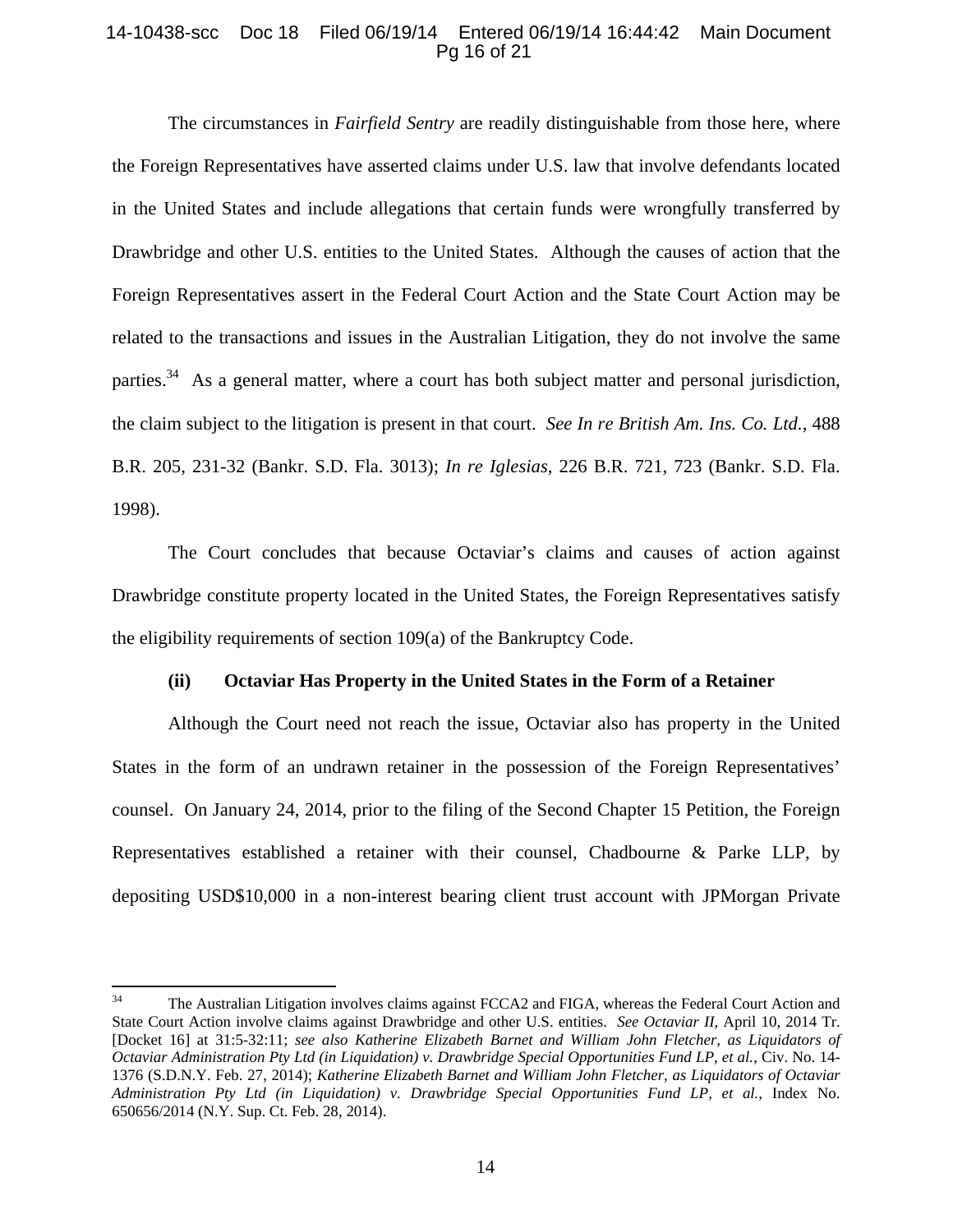#### 14-10438-scc Doc 18 Filed 06/19/14 Entered 06/19/14 16:44:42 Main Document Pg 17 of 21

Bank in New York (the "Client Trust Account").<sup>35</sup> Drawbridge does not dispute that the funds in the Client Trust Account constitute property in the United States pursuant to section 109(a) of the Bankruptcy Code. Nor does Drawbridge dispute that such funds were in the Client Trust Account at the time the Foreign Representatives filed the Second Chapter 15 Petition. Rather, Drawbridge argues that transferring funds to the Client Trust Account was an improper or bad faith attempt to "manufacture eligibility" to file for recognition under chapter 15 and to evade the consequences of the Second Circuit's decision in *Barnet*. (Second Chapter 15 Petition Objection at 4.)

Notably, Drawbridge concedes that prepetition retainers and transfers of property can serve as a basis for section 109(a) compliance and do not, in and of themselves, constitute grounds for a finding of bad faith. (Second Chapter 15 Petition Objection at 12.) There is a line of authority that supports the fact that prepetition deposits or retainers can supply "property" sufficient to make a foreign debtor eligible to file in the United States. *See, e.g., In re Cenargo Int'l PLC*, 294 B.R. 571, 603 (Bankr. S.D.N.Y. 2003); *In re Yukos Oil Co.*, 321 B.R. 396, 401-03 (Bankr. S.D. Tex. 2005); *In re Global Ocean Carriers Ltd.*, 251 B.R. 31, 39 (Bankr. D. Del. 2000). Drawbridge alleges that the facts and circumstances here demand a different result because "the post-petition retainer was not paid to provide some legitimate economic function, but to game the requirements of section 109(a) to avoid dismissal of the First Chapter 15 Petition." (Second Chapter 15 Petition Objection at 13-14.) A retainer paid to counsel has an obvious legitimate economic function, understood by every practicing attorney.

Courts have been careful to recognize that the existence of minimal property in the United States does not necessarily mean that a domestic case should be sustained. For example,

<sup>&</sup>lt;sup>35</sup> Under the terms of the letter agreement governing the retainer, Chadbourne & Parke LLP is permitted to apply the funds in the Client Trust Account only to outstanding invoiced amounts and only at the Foreign Representatives' discretion. (*Octaviar II*, Second Chapter 15 Petition [Docket No. 1] at ¶ 7.)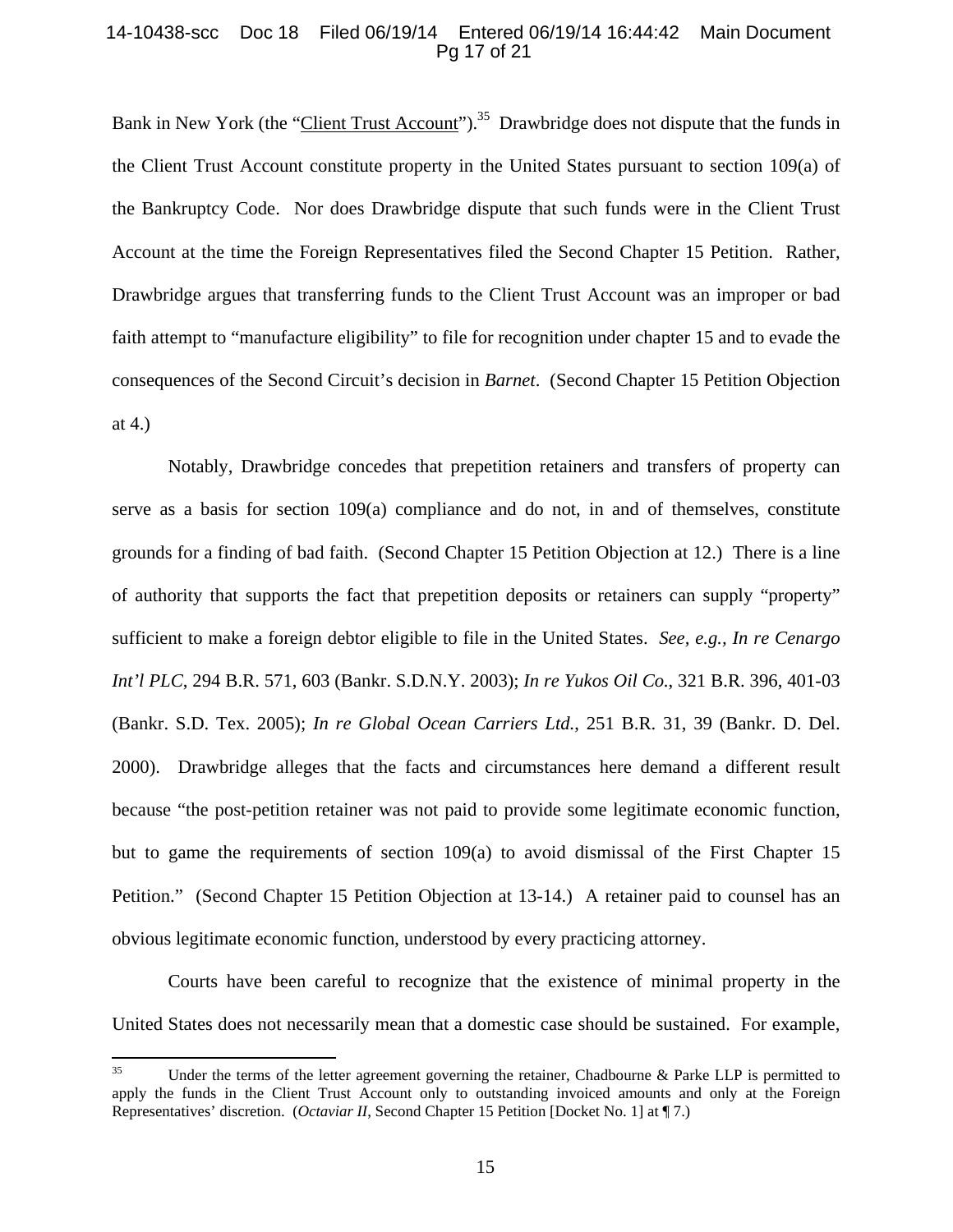### 14-10438-scc Doc 18 Filed 06/19/14 Entered 06/19/14 16:44:42 Main Document Pg 18 of 21

in *Yukos Oil*, the court found that Yukos, one the largest petroleum products oil and gas providers in Russia, met the requirements of section 109(a) even though it had created a new entity in the United States and transferred funds to that entity only hours prior to filing for bankruptcy protection, but subsequently dismissed the case on the grounds that a chapter 11 reorganization could not be sustained in the absence of participation by the Russian government. *In re Yukos Oil Co.*, 321 B.R. at 411. In *Global Ocean Carriers*, the court found, over the objection by a dissident Greek shareholder who sought to acquire the debtor, that the debtor possessed property in the United States in the form of bank accounts and thus was eligible to file for chapter 11, but denied the debtor's motion for confirmation of the modified first amended plan of reorganization, finding, among other things, that the debtor failed to meet its burden under section  $1129(a)(7)$  of the Bankruptcy Code to show that the plan was in the best interests of creditors. *In re Global Ocean Carriers, Ltd.*, 251 B.R. at 37-46.

The Court finds that the Foreign Representatives acted in good faith in transferring the funds to the Client Trust Account. In any event, as the Second Circuit emphasized in *Barnet*, the Court must abide by the plain meaning of the words in the statute. Section 109(a) says, simply, that the debtor must have property; it says nothing about the amount of such property<sup>36</sup> nor does it direct that there be any inquiry into the circumstances surrounding the debtor's acquisition of the property, and is thus consistent with other provisions of the Code that reject lengthy and contentious examination of the grounds for a bankruptcy filing.<sup>37</sup> The imposition of a requirement that property in the United States be "substantial," for example, would subvert the

<sup>36</sup> *See, e.g., In re McTague*, 198 B.R. 428, 429 (Bankr. W.D.N.Y. 1996) (rejecting a chapter 7 trustee's motion to dismiss the case on the basis that funds deposited in the United States by the debtor in an attempt to subvert Canadian jurisdiction were insufficient to rise to the level of property required by section 109(a) of the Bankruptcy Code, and holding that the court was without authority to examine the requisite quantity under section  $\frac{109(a)}{37}$ .

As an example, there is no requirement in the Bankruptcy Code that a debtor be insolvent or prove insolvency.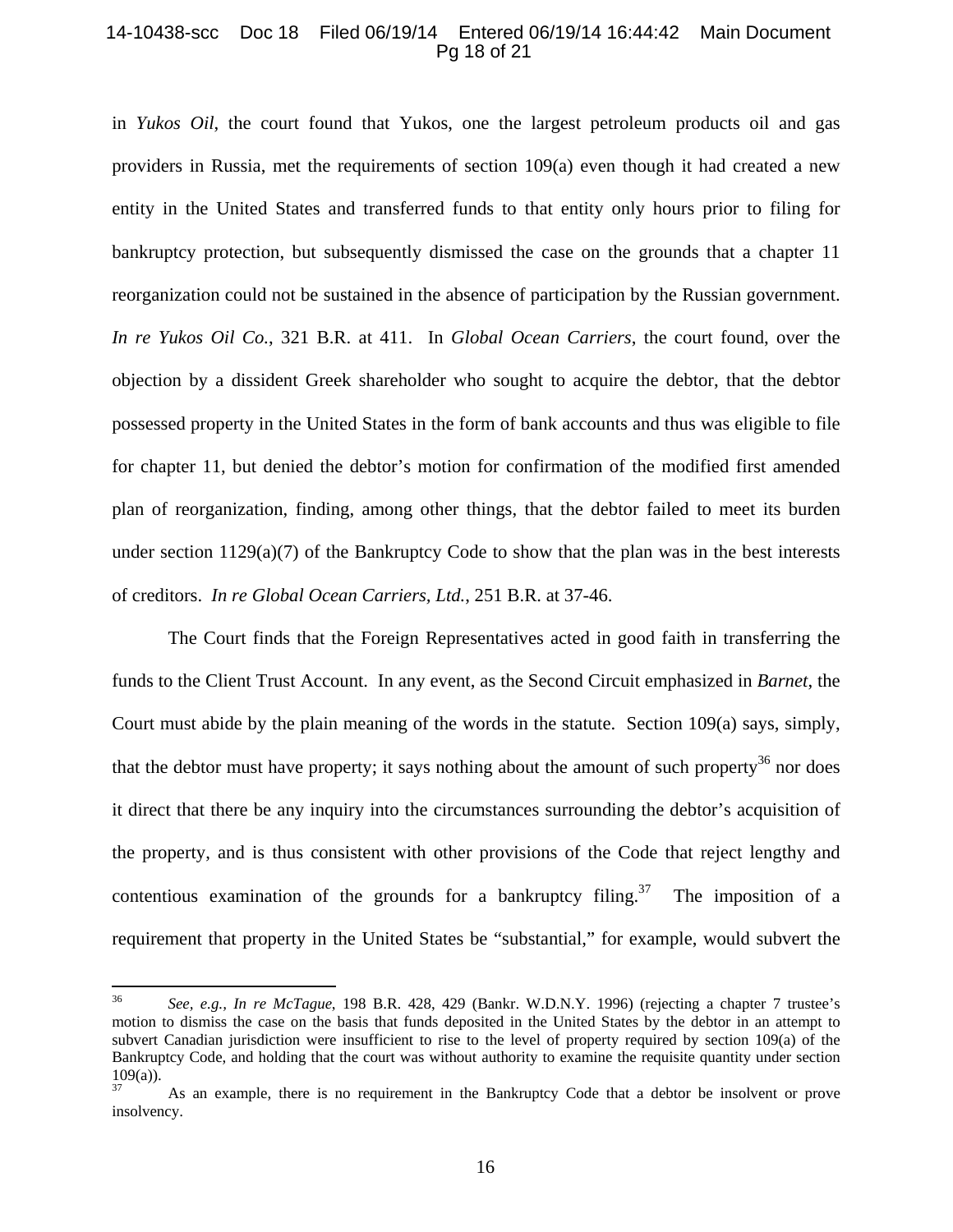#### 14-10438-scc Doc 18 Filed 06/19/14 Entered 06/19/14 16:44:42 Main Document Pg 19 of 21

intent of Congress and the plain meaning of the statute. In appropriate cases – not this one – there is ample authority under section 305 of the Bankruptcy Code to dismiss or abstain in a case that should not be kept here.

The Court finds that, in addition to property in the form of claims and causes of action, Octaviar had property in the United States in the form of a retainer prior to the filing of the Second Chapter 15 Petition that is sufficient to satisfy the requirements of section 109(a) of the Bankruptcy Code.

# **B. The Policy and Purposes of Chapter 15 Would Be Undermined if the Foreign Representatives Were Deprived of an Opportunity to Bring Causes of Action on Behalf of Octaviar for the Benefit of its Creditors**

It must be emphasized that denial of recognition of the foreign proceeding might deprive the Foreign Representatives of the opportunity to bring a cause of action in the United States. Drawbridge complains that that the Foreign Representatives are pursuing causes of action in the United States that are based on the same factual predicates and legal grounds as those asserted in the Australian Litigation (albeit not against Drawbridge). Their arguments are in the nature of a *forum non conveniens* defense. They can bring such a motion if they are so inclined. *See Windt v. Qwest Comm'ns Int'l, Inc.*, 529 F.3d 183 (3d Cir. 2008). However, they have assiduously refused to consent to jurisdiction in Australia, which would invalidate a *forum non conveniens*  defense. Indeed, it is precisely because the Foreign Representatives cannot bring these claims in Australia that relief here may be necessary: Drawbridge is apparently not subject to, and refuses to consent to, the jurisdiction of the Australian court. Moreover, if there is a meritorious basis for a stay of the Federal Court Action or State Court Action, Drawbridge is free to attempt to convince those courts to enter a stay. Recognition of the Australian Proceeding will not prejudice Drawbridge or abridge its rights to assert all available defenses it has in the Federal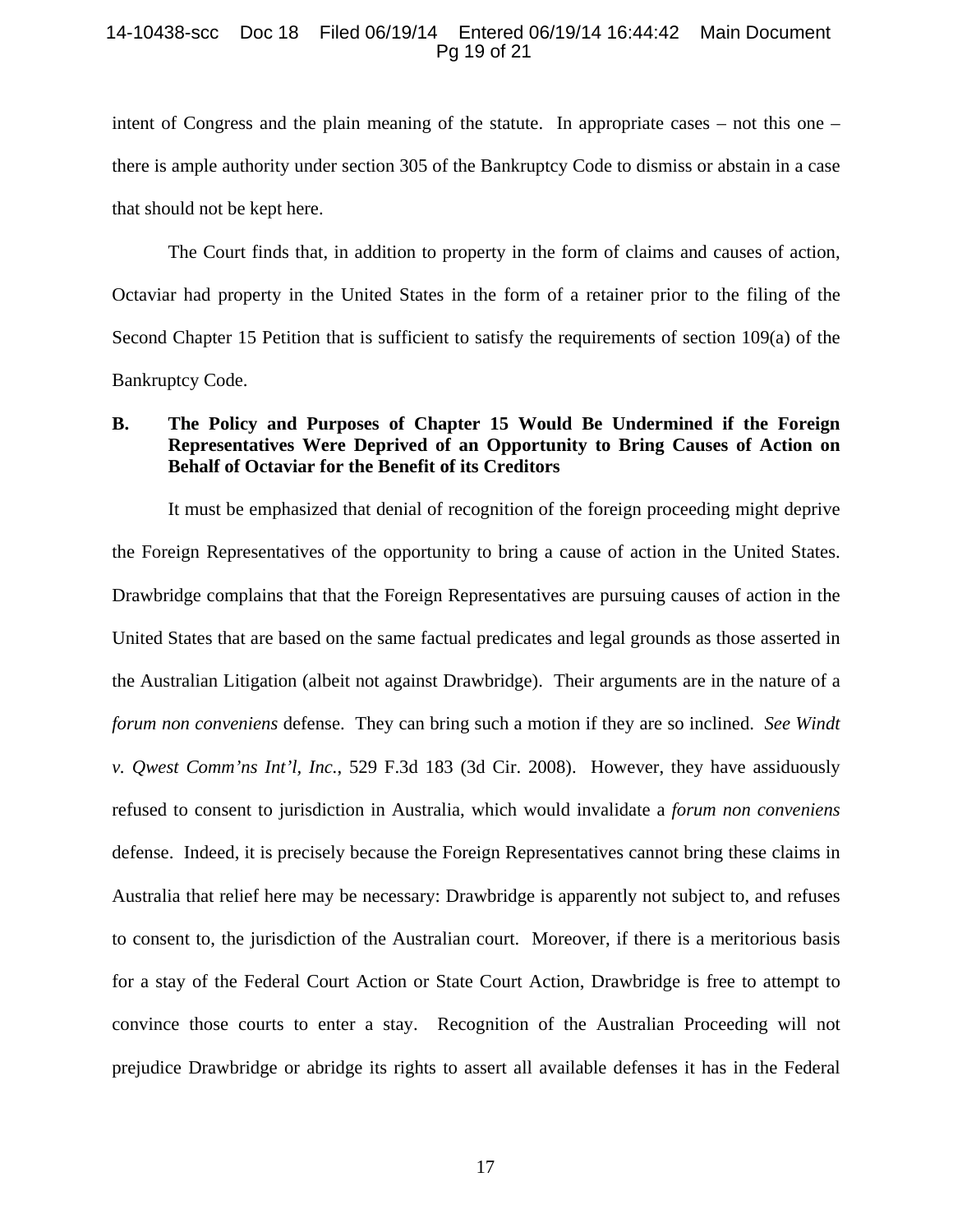### 14-10438-scc Doc 18 Filed 06/19/14 Entered 06/19/14 16:44:42 Main Document Pg 20 of 21

Court Action and the State Court Action, including arguments that the causes of action are duplicative or derivative of those being litigated in Australia.

Courts have frequently expressed concern that the recognition provisions of chapter 15 not be used by a defendant who is attempting to evade its legitimate foreign creditors. *See, e.g., Morning Mist Holding Ltd. v. Krys (In re Fairfield Sentry, Ltd.)*, 714 F.3d 127, 132 (2d Cir. 2013); *In re Ran*, 390 B.R. 257 (S.D. Tex. 2008). To deny recognition might be to deny the Foreign Representatives of their common law rights as trustees to bring an action in order to assert claims on behalf of beneficiaries. *See Clarkson Co. Ltd. v. Shaheen*, 716 F.2d 126 (2d Cir. 1983).<sup>38</sup> Granting recognition here is consistent with such rights and will facilitate the Foreign Representatives' ability to bring causes of action they properly identified for the benefit of creditors.

On the other hand, granting recognition of the Australian Proceeding is squarely consistent with the goals of chapter 15 enumerated in section 1501 of the Bankruptcy Code, which states:

> The purpose of this chapter is to incorporate the Model Law on Cross-Border Insolvency so as to provide effective mechanisms for dealing with cases of cross-border insolvency with the objectives  $of -$

(1) cooperation between –

(B) the courts and other competent authorities of foreign countries involved in cross-border insolvency cases; . . .

(3) fair and efficient administration of cross-border insolvencies that protects the interests of all creditors, and other interested entities, including the debtor; [and]

(4) protection and maximization of the value of the debtor's assets.

<sup>&</sup>lt;sup>38</sup> There is authority that a foreign representative cannot bring broad litigation in the United States without first obtaining an order of recognition under chapter 15. *See* 11 U.S.C. § 1509(b); *United States v. J.A. Jones Constr. Group, LLC*, 333 B.R. 637 (E.D.N.Y. 2005); *Reserve Int'l Liquidity Fund, Ltd. v. Caxton Int'l Ltd.*, 2010 WL 1779282, at \*5 (S.D.N.Y. Apr. 29, 2010).